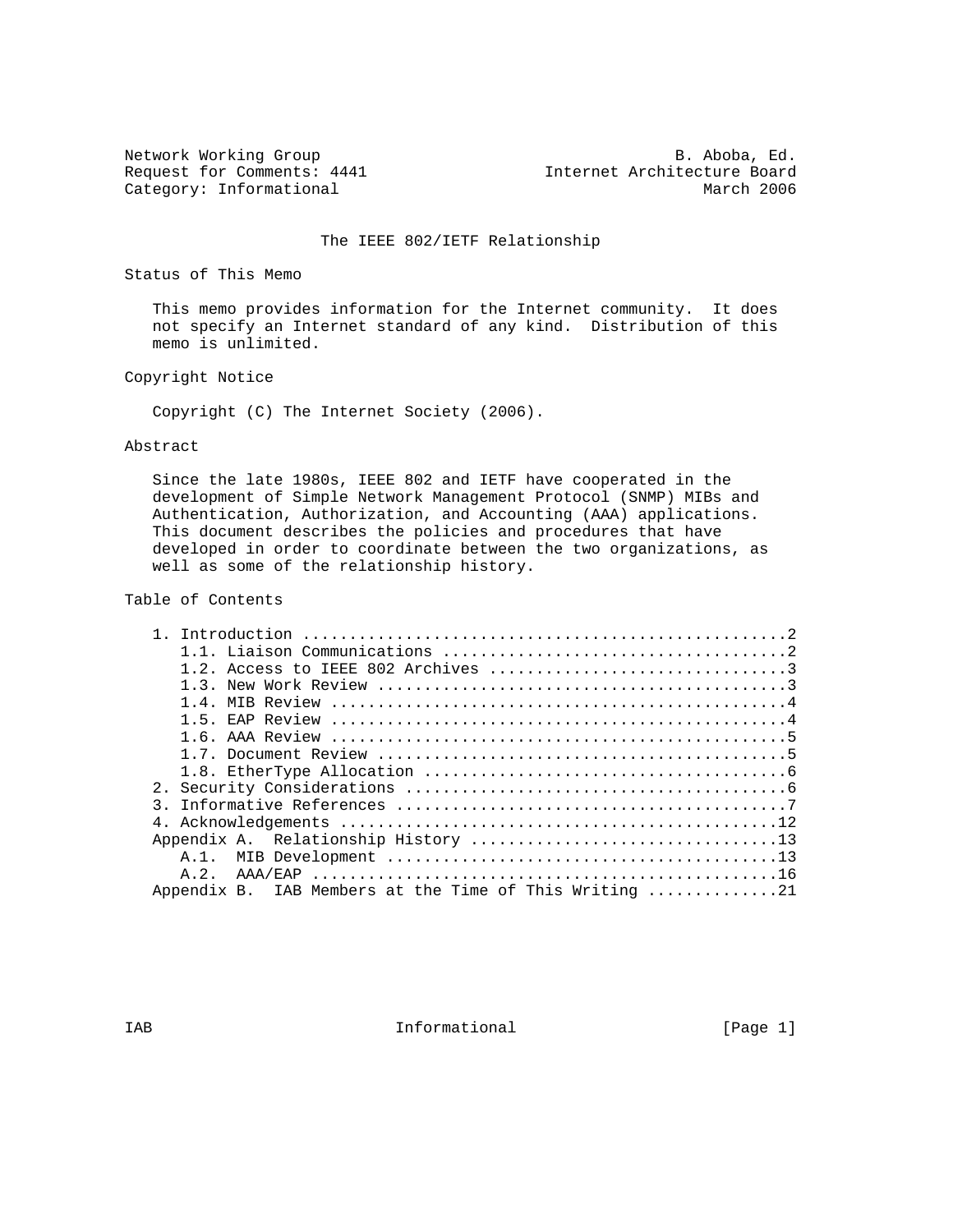## 1. Introduction

 Since the late 1980s, participants in IEEE 802 and the IETF have cooperated in the development of Management Information Bases (MIBs) and Authentication, Authorization, and Accounting (AAA) applications relating to IEEE standards. This has included the Bridge MIB [RFC1493] [RFC4188], the multicast filtering and VLAN extension MIB [RFC2674] [RFC4363], the Hub MIB [RFC2108], the Ethernet-like Interfaces MIB [RFC3635], the MAU MIB [RFC3636], the WAN Interfaces Sublayer MIB [RFC3637], the Power Ethernet MIB [RFC3621], IEEE 802.1X RADIUS usage guidelines [RFC3580], the revised Extensible Authentication Protocol (EAP) specification [RFC3748], RADIUS/EAP [RFC3579], and the EAP State Machine specification [RFC4137]. This document describes the policies and procedures that have been put in place to encourage cooperation between the IETF and IEEE 802. Details of the relationship history are included in Appendix A.

 In order to improve communications between the IETF and IEEE 802, members of the Internet Engineering Steering Group (IESG) and Internet Architecture Board (IAB) (including Bert Wijnen, James Kempf, and Bernard Aboba) met with the IEEE 802 Executive Committee in Vancouver, Canada, in January 2004. At that meeting, a number of issues were discussed and new procedures were put in place.

# 1.1. Liaison Communications

 IETF Working Groups are organized into areas, which have one or more Area Directors. The Area Directors, plus the IETF Chair, comprise the Internet Engineering Steering Group (IESG). IEEE 802 Working Groups have one or more Task Groups. The IEEE 802 Working Group Chairs, plus the IEEE 802 Chair, comprise the IEEE 802 Executive Committee (ExComm).

 Participants in the IETF are appointed as liaisons to other organizations by the IAB or IESG as appropriate. This includes a liaison to IEEE 802 as well as liaisons to specific IEEE 802 Working Groups. The IETF liaison web page includes a list of IETF liaisons, as well as a pointer to the archive of liaison statements received by the IETF [Liaison-Page]. IETF processes for management of liaison relationships are described in [BCP102]; procedures for handling of incoming liaison statements are described in [BCP103]. In order to ensure that liaison statements from IEEE 802 to the IETF are archived and responded to, IEEE 802 liaisons to IETF should utilize the IETF liaison management tool to submit liaison communications. A username and password suitable for use with the tool can be obtained by sending mail to iesg-secretary@ietf.org. If a liaison management account is not available, liaison communications can be sent to the IETF liaison(s) to IEEE 802 and copied to statements@ietf.org.

IAB Informational [Page 2]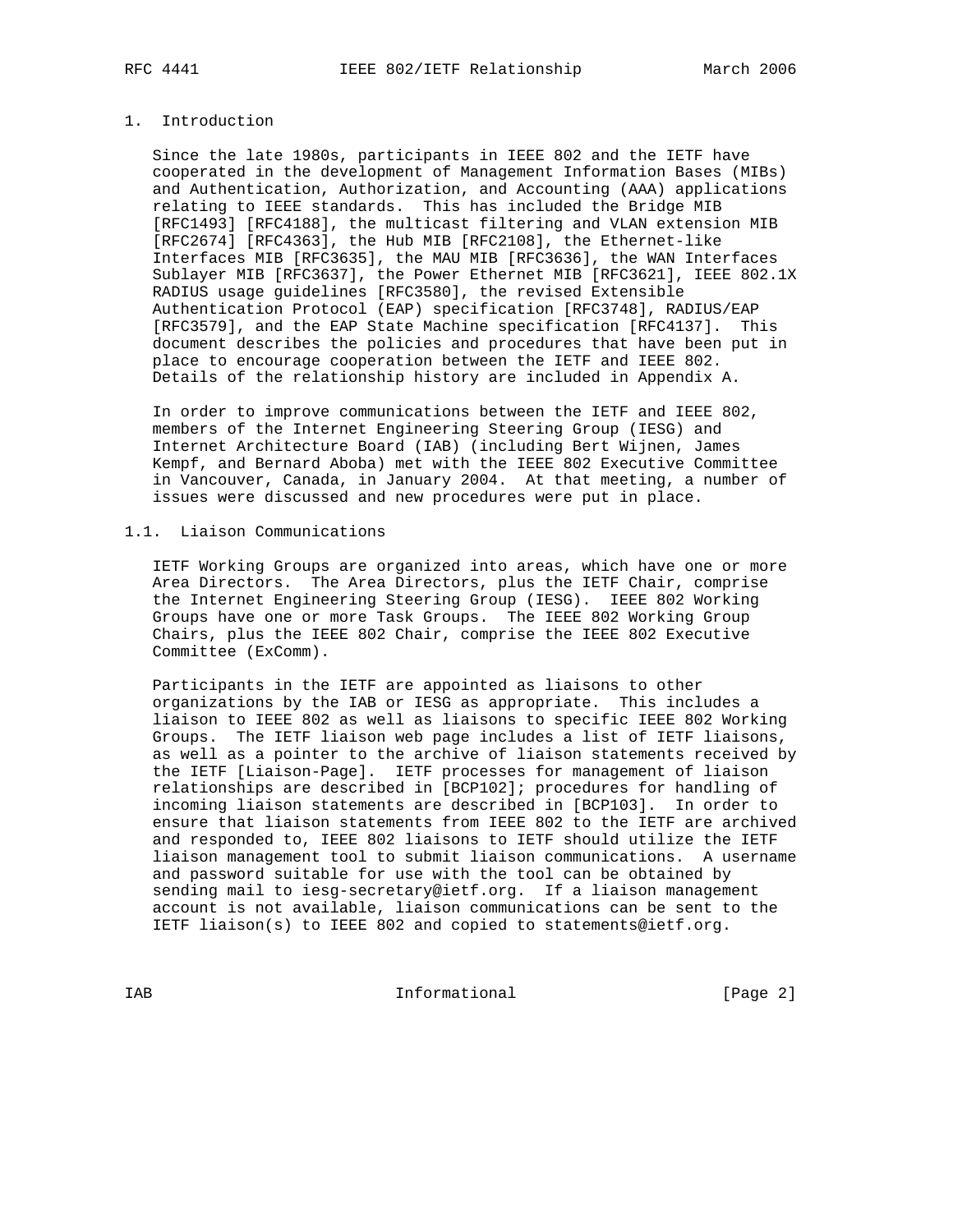However, in this case substantially greater processing delays will occur due to the need for manual handling by the IETF Secretariat staff.

 Liaison requests from the IETF to IEEE 802 should be sent to the Chair(s) of the IEEE 802 WG to which the request pertains, with a copy sent to the IEEE 802 Chair and the IEEE 802 liaison(s) to IETF. IEEE 802 procedures for communicating with other standards bodies are described in Section 14.1 of [Policy]. Liaison communications to IEEE 802 WGs are archived by the individual WGs.

## 1.2. Access to IEEE 802 Archives

 Access to IEEE 802 standards more than six months old is provided free of charge on the IEEE 802 website via the Get IEEE 802 Program [GetIEEE-802]. Access to IEEE 802 work-in-progress has frequently arisen as an issue in cooperation between IETF and IEEE 802. While in the past IETF Working Groups (WGs) have successfully negotiated access to IEEE 802 work-in-progress, each instance has been handled separately and took significant time and effort to complete. In order to more easily enable document access for IETF WGs collaborating with IEEE 802, a liaison statement was sent to the IETF in July 2004 by Paul Nikolich, Chair of IEEE 802 [IEEE-802Liaison], describing the process by which IETF WGs can obtain access to IEEE 802 work-in-progress. IEEE 802 WG Chairs have the authority to grant membership in their WGs, and can use this authority to grant membership to an IETF WG chair upon request. The IETF WG chair will be provided with access to the username/password for the IEEE 802 WG archives, and is permitted to share that information with participants in the IETF WG. Since it is possible to participate in IETF without attending meetings, or even joining a mailing list, IETF WG chairs will provide the information to anyone who requests it. However, since IEEE 802 work-in-progress is copyrighted, incorporating material into IETF documents or posting the username/password on mailing lists or websites is not permitted.

# 1.3. New Work Review

 In order to enable IEEE 802 review of proposed IETF WG charters, as well as to enable IETF review of proposed IEEE 802 Project Authorization Requests (PARs), the New Work mailing list is used. The IEEE 802 Executive Committee is subscribed to the list, so that it can receive proposed IETF WG Charters. Proposed IEEE 802 PARs are posted to the New Work list as well. Where a New Work announcement is of particular interest, it is also (manually) forwarded to the relevant IETF and IEEE 802 mailing lists.

IAB 188 CHA Informational The Informational (Page 3)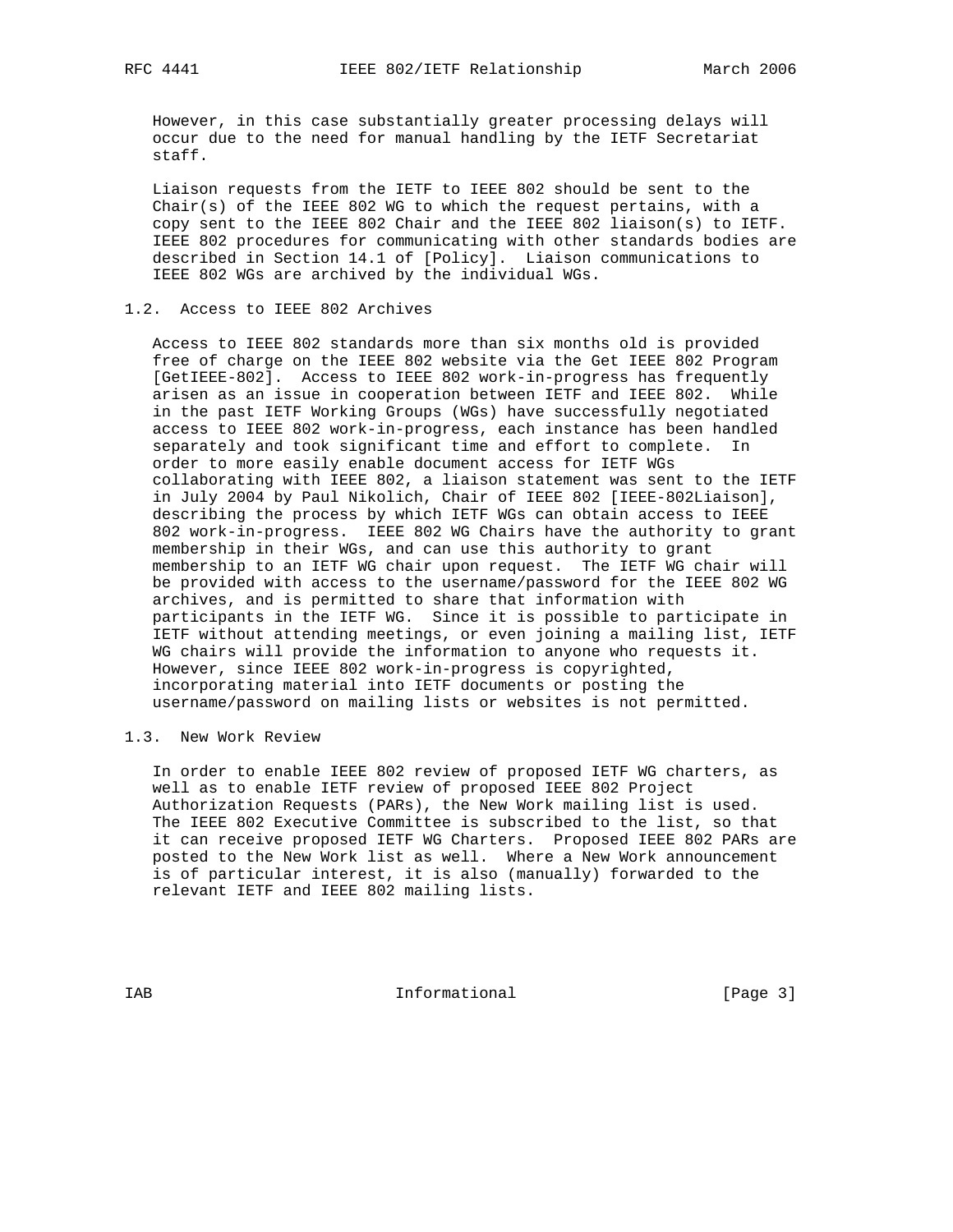However, by the time an IETF WG Charter or IEEE 802 PAR appears on New Work, a IETF BOF or IEEE 802 "Call for Interest" has already occurred, interest has been demonstrated and considerable work has gone into development of the Charter or PAR. If problems are found at that point, it is often too late in the process to make major changes. Therefore, where a potential work item is likely to be controversial, discussions between IETF and IEEE 802 are encouraged to occur earlier in the process.

#### 1.4. MIB Review

 With travel budgets under pressure, it has become increasingly difficult for companies to fund employees to attend both IEEE 802 and IETF meetings. As a result, an alternative is needed to past arrangements that involved chartering MIB work items within an IETF WG. In order to encourage wider review of MIBs developed by IEEE 802 WGs, it is recommended that Simple Network Management Protocol (SNMP) MIBs developed in IEEE 802 follow the MIB guidelines [RFC4181] and be reviewed as part of the IETF SNMP quality control process ('MIB Doctors'). An IEEE 802 group may request assignment of a 'MIB Doctor' to assist in a MIB review by contacting the IETF Operations and Management Area Director.

 By standardizing IEEE 802 MIBs only within IEEE 802 while utilizing the SNMP quality control process, the IETF and IEEE 802 seek to ensure quality while decreasing overhead. A trial run of this process has taken place in IEEE 802.1 where a MIB Doctor (David Harrington) has agreed to review IEEE 802.1 MIBs. Currently, discussion is under way on how change control of selected IEEE 802.1 MIB documents published as RFCs can be transferred to IEEE 802.1 [MIB-TRANSFER].

## 1.5. EAP Review

 Several IEEE 802 standards, including [IEEE-802.1X-2004], [IEEE-802.11i], and [IEEE-802.16e], depend on EAP [RFC3748] and EAP key management, described in [KEYFRAME]. Rather than developing their own EAP methods, or extensions for EAP key management, IEEE 802 working groups should send a liaison letter to the IETF, outlining the required functionality or requesting a review of draft text. Most recently, a security review of IEEE 802.16e D8 [EAPREVIEW] has been carried out by the EAP WG, at the request of the IEEE 802.16 Chair, Roger Marks [IEEE-802.16-Liaison1] [IEEE-802.16-Liaison2].

IAB 188 CHA Informational The Informational (Page 4)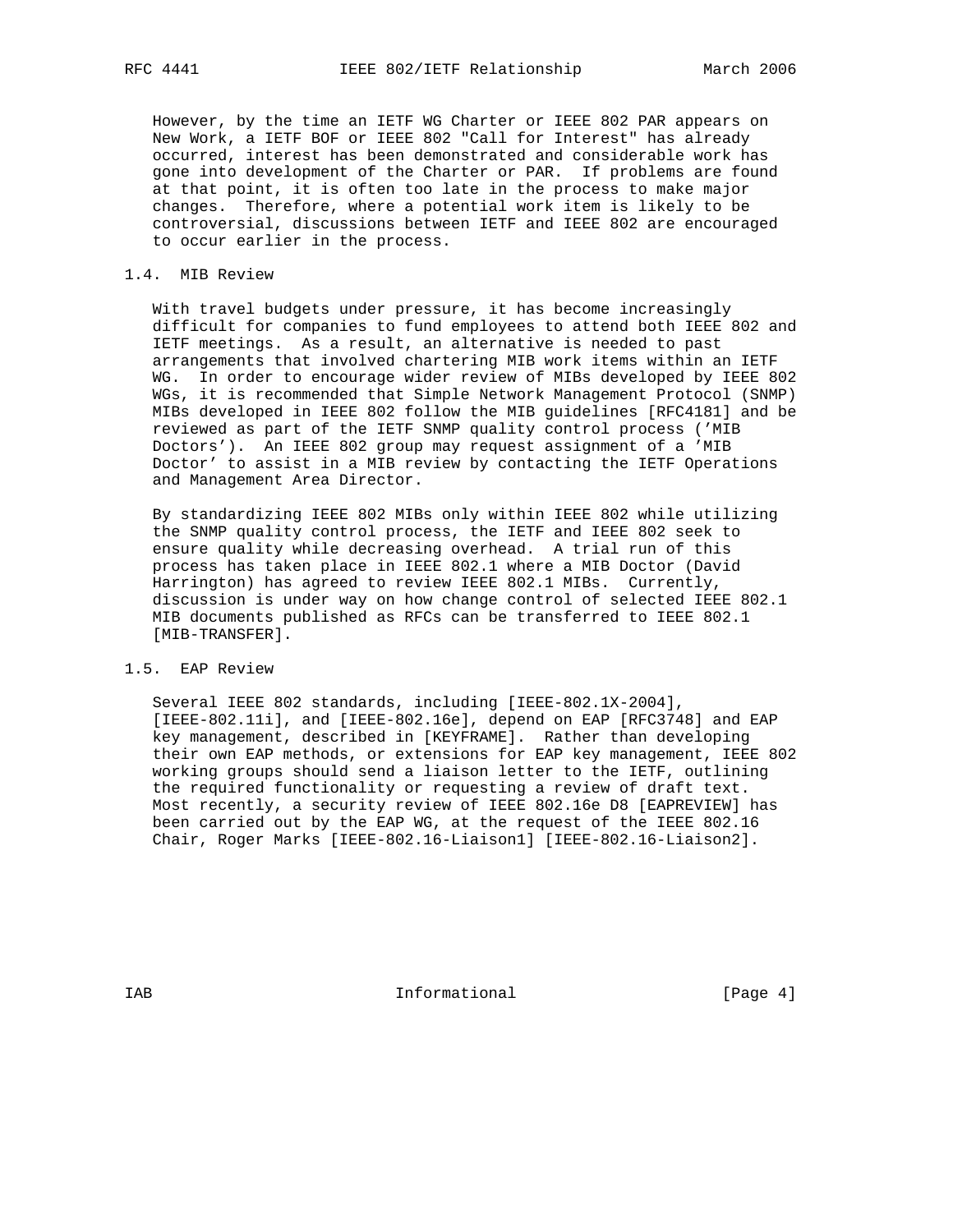## 1.6. AAA Review

 IEEE 802 WGs requiring new AAA applications should send a liaison request to the IETF. Where new attributes are required rather than a new application, an Internet-Draft can be submitted and review can be requested from AAA-related WGs such as the AAA or RADEXT WGs. For attributes of general utility, and particularly those useful in multiple potential applications, allocation from the IETF standard attribute space is preferred to creation of IEEE 802 Vendor-Specific Attributes (VSAs). As noted in [RFC3575]:

 RADIUS defines a mechanism for Vendor-Specific extensions (Attribute 26) and the use of that should be encouraged instead of allocation of global attribute types, for functions specific only to one vendor's implementation of RADIUS, where no interoperability is deemed useful.

 Where allocation of VSAs are required, it is recommended that IEEE 802 create a uniform format for all of IEEE 802, rather than having each IEEE 802 group create their own VSA format. The VSA format defined in [IEEE-802.11F] is inappropriate for this, since the Type field is only a single octet, allowing for only 255 attributes. Recently, the AAA Doctors list has been created within the IETF Operations and Management Area Directorate, serving a similar function to the MIB Doctors. While the AAA Doctors have not yet been called upon to assist with and review AAA work outside of the IETF, this group could potentially be of assistance to IEEE 802 working groups requiring help with AAA.

## 1.7. Document Review

 With the areas of cooperation between IEEE 802 and IETF increasing, the document review process has extended beyond the traditional subjects of SNMP MIBs and AAA. For example, as part of the IETF CAPWAP WG charter, IEEE 802.11 was asked to review the CAPWAP Taxonomy Document [RFC4118]; Dorothy Stanley organized an ad hoc group for this purpose. IEEE 802.11 has also reviewed [IDSEL] and [IABLINK]. Within IETF, IEEE 802 comments are resolved using normal WG and IETF processes.

 IETF participants can comment as part of the IEEE 802 ballot process, regardless of their voting status within IEEE 802. Comments must be composed in the format specified for the ballot, and submitted by the ballot deadline.

IAB 188 and 100 mm informational the state of  $[Page 5]$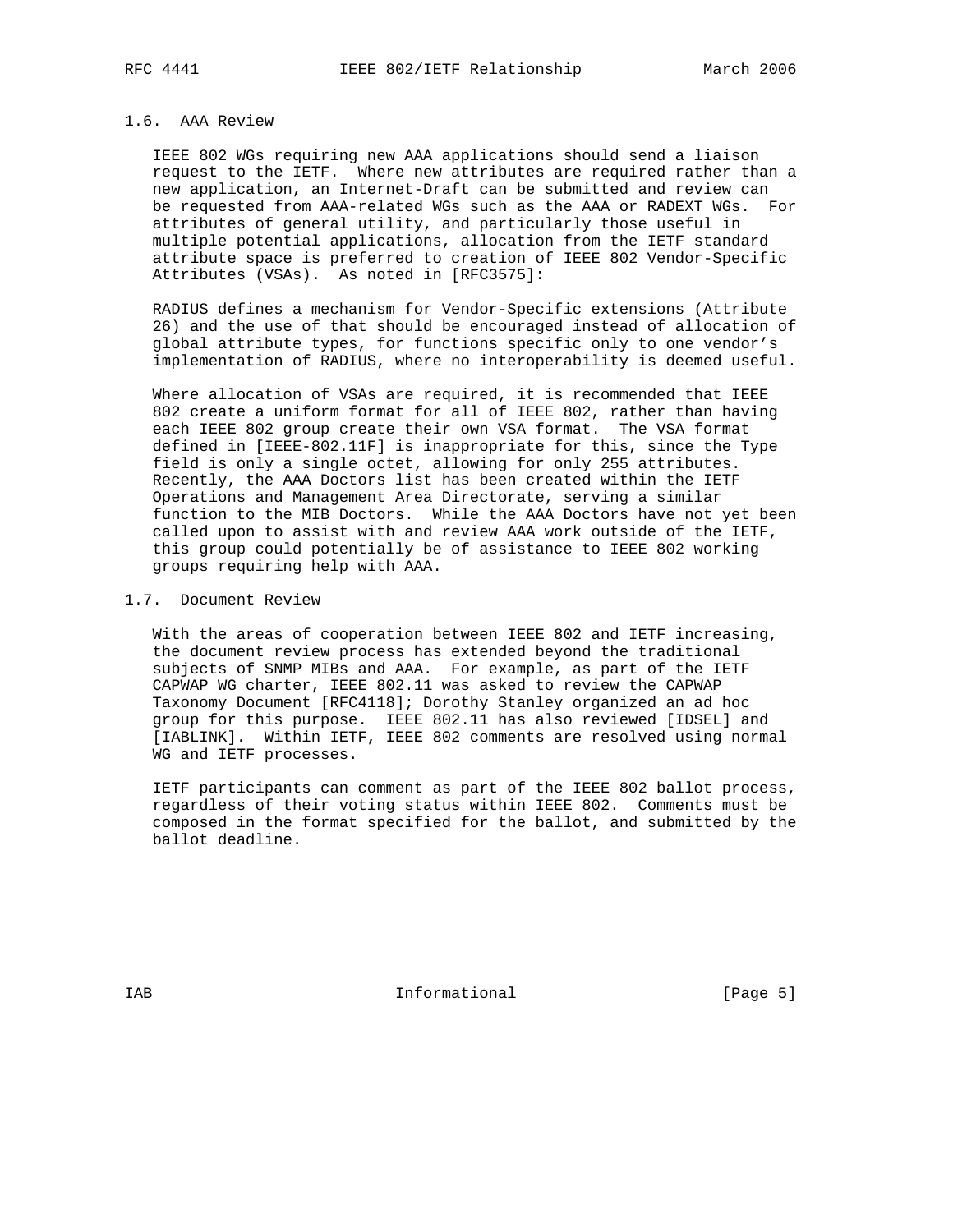#### 1.8. EtherType Allocation

 The EtherType field is very limited, so that allocations are made solely on an "as needed" basis. For related uses, a single EtherType should be requested, with additional fields serving as sub-protocol identifiers, rather than applying for multiple EtherTypes. EtherType allocation policy is described in [TYPE-TUT].

 While a fee is normally charged by IEEE 802 for the allocation of an EtherType, IEEE 802 will consider waiving the fee for allocations relating to an IETF standards track document, based on a request from the IESG.

2. Security Considerations

 As IEEE 802 becomes increasingly involved in the specification of standards for link-layer security, experience has shown that it is helpful to obtain outside review of work-in-progress prior to publication. This has proven somewhat challenging since access to IEEE 802 work-in-progress documents is often tightly controlled. For example, special permission had to be obtained for IEEE 802.11i to be able to circulate a version of its security standard-in-progress for review. A liaison between an IEEE 802 group and an IETF WG can help in obtaining the necessary level of review.

 Experience has also shown that IETF standards may not be written to the level of clarity required by the IEEE 802 standards process. In the case of EAP [RFC3748], the process of developing the EAP state machine specification [RFC4137] proved useful in uncovering aspects requiring clarification, and the joint review process exposed IEEE 802 and IETF documents-in-progress to wider review than might otherwise have been possible.

 Similarly, the development of [IEEE-802.11i], [RFC3748], [KEYFRAME], and [RFC4017] led to a deeper understanding of the limitations and security vulnerabilities of the EAP/AAA system. As described in [Housley], it is not advisable to develop new AAA key management applications without completing a security analysis, such as the analysis provided in [KEYFRAME].

 Due to weaknesses in the RADIUS specification [RFC2865], it is relatively easy for protocol extensions to introduce serious security vulnerabilities. As a result, IETF review of IEEE 802 RADIUS extensions is advisable, and the RADIUS IANA Considerations [RFC3575] have been revised so as to require such a review in most cases.

IAB 188 CHA Informational The Informational (Page 6)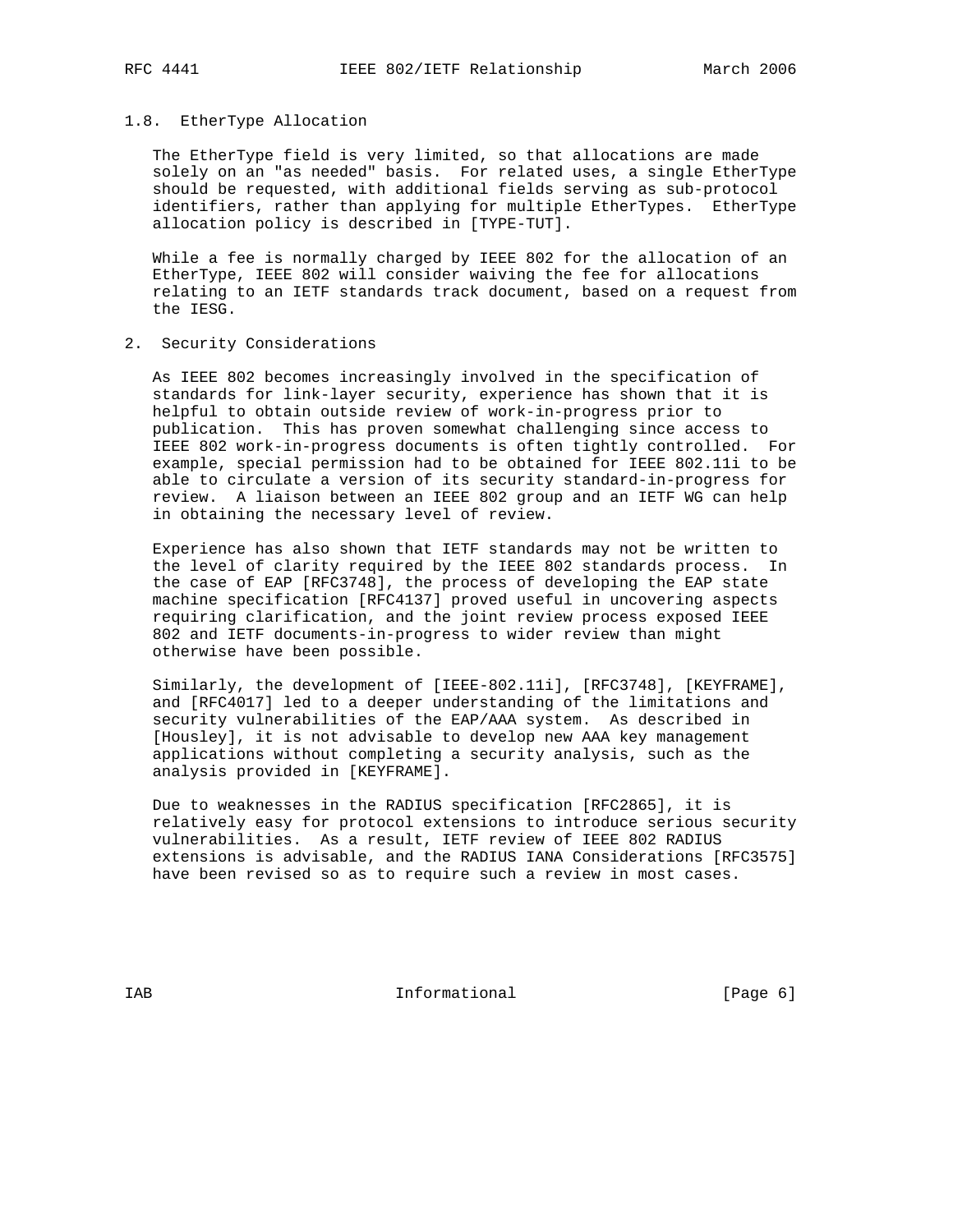- 3. Informative References
	- [BCP102] Daigle, L. and Internet Architecture Board, "IAB Processes for Management of IETF Liaison Relationships", BCP 102, RFC 4052, April 2005.
	- [BCP103] Trowbridge, S., Bradner, S., and F. Baker, "Procedures for Handling Liaison Statements to and from the IETF", BCP 103, RFC 4053, April 2005.
	- [EAPREVIEW] EAP WG letter to Roger Marks, June 2005, http://www.drizzle.com/˜aboba/EAP/review.txt.
	- [GetIEEE-802] IEEE Standards Association Get IEEE 802 (R) Program, http://standards.ieee.org/getieee802/portfolio.html.
	- [IDSEL] Adrangi, F., Lortz, V., Bari, F., and P. Eronen, "Identity Selection Hints for the Extensible Authentication Protocol (EAP)", RFC 4284, January 2006.
	- [Housley] Housley, R. and B. Aboba, "AAA Key Management", Work in Progress, November 2005.
	- [IABLINK] Aboba, B., "Architectural Implications of Link Indications", Work in Progress, August 2005.
	- [IEEE-80211Liaison1] IEEE 802.11 liaison letter to Harald Alvestrand, February 2002, https://www.ietf.org/IESG/LIAISON/ieee802.11.txt.
	- [IEEE-80211Liaison2] Input To IETF EAP Working Group on Methods and Key Strength, March 2003, http://www.ietf.org/IESG/LIAISON/LS-ieee-80211.txt.
	- [IEEE-802.11F] Institute of Electrical and Electronics Engineers, "IEEE Trial-Use Recommended Practice for Multi-Vendor Access Point Interoperability via an Inter-Access Point Protocol Across Distribution Systems Supporting IEEE 802.11 Operation", IEEE 802.11F, June 2003 (now deprecated).
	- [IEEE-802Liaison] IEEE 802 Liaison letter to Bert Wijnen and Bernard Aboba, July 26, 2004, http://www.ietf.org/IESG/LIAISON/file41.pdf.

IAB **Informational Informational** [Page 7]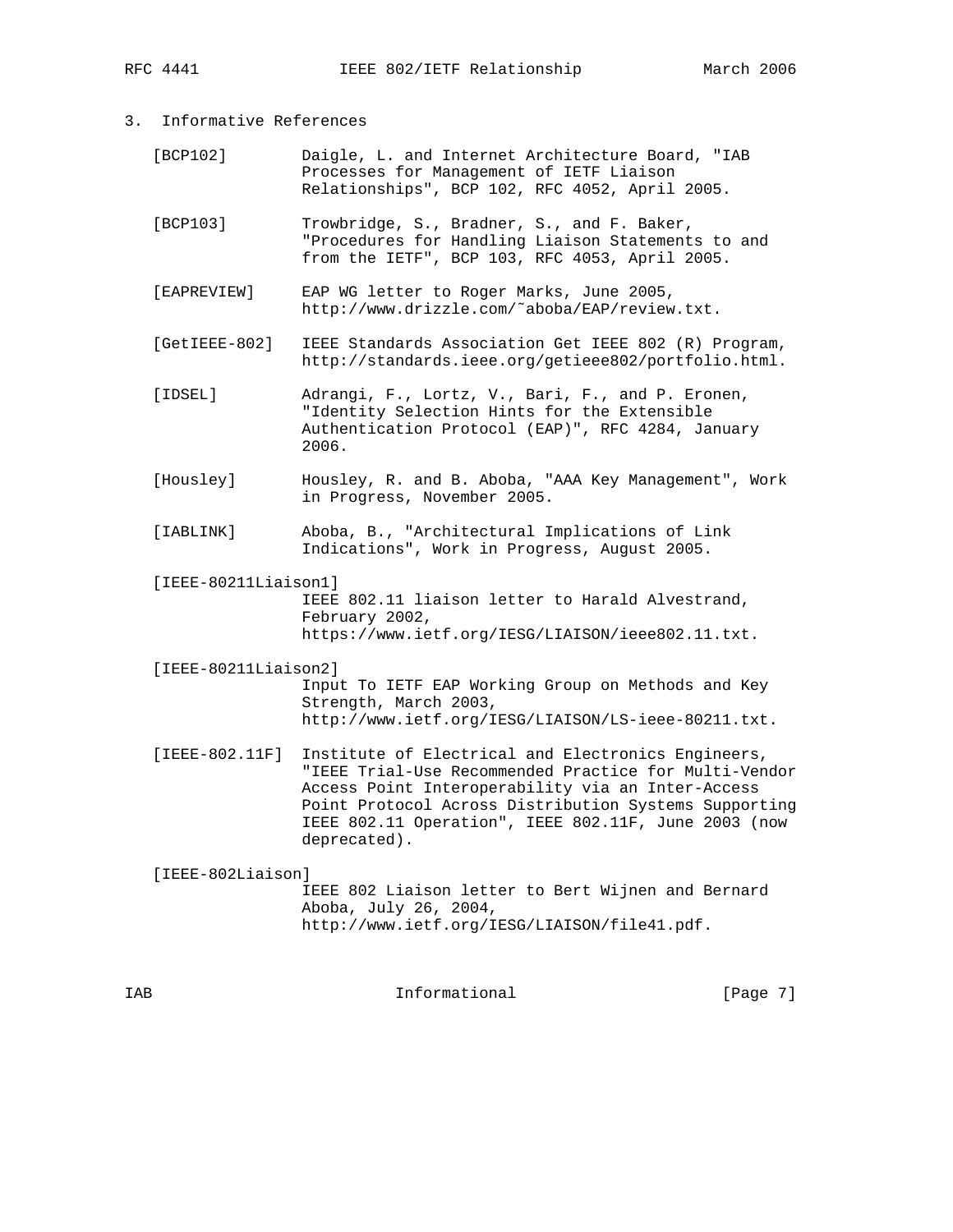[IEEE-802.1X-MIB] Norseth, K., "Definitions for Port Access Control (IEEE 802.1X) MIB", Work in Progress, November 2003.

- [IEEE-802.1X] IEEE Standards for Local and Metropolitan Area Networks: Port based Network Access Control, IEEE P802.1X-2001, June 2001.
- [IEEE-802.1X-2004] IEEE Standards for Local and Metropolitan Area Networks: Port based Network Access Control, IEEE P802.1X-2004, December 2004.
- [IEEE-802.1D] ISO/IEC 15802-3 Information technology Telecommunications and information exchange between systems - Local and metropolitan area networks - Common specifications - Part 3: Media access Control (MAC) Bridges, (also ANSI/IEEE Std 802.1D-1998), 1998.
- [IEEE-802.1Q] IEEE Standards for Local and Metropolitan Area Networks: Draft Standard for Virtual Bridged Local Area Networks, P802.1Q, January 1998.
- [IEEE-802.3] ISO/IEC 8802-3 Information technology Telecommunications and information exchange between systems - Local and metropolitan area networks - Common specifications - Part 3: Carrier Sense Multiple Access with Collision Detection (CSMA/CD) Access Method and Physical Layer Specifications, (also ANSI/IEEE Std 802.3- 1996), 1996.
- [IEEE-802.11] Information technology Telecommunications and information exchange between systems - Local and metropolitan area networks - Specific Requirements Part 11: Wireless LAN Medium Access Control (MAC) and Physical Layer (PHY) Specifications, IEEE P802.11-2003, 2003.
- [IEEE-802.11i] IEEE Supplement to Standard for Telecommunications and Information Exchange Between Systems - LAN/MAN Specific Requirements - Part 11: Wireless LAN Medium Access Control (MAC) and Physical Layer (PHY) Specifications: Specification for Enhanced Security, IEEE P802.11i, July 2004.

IAB 188 CHA Informational The Informational (Page 8)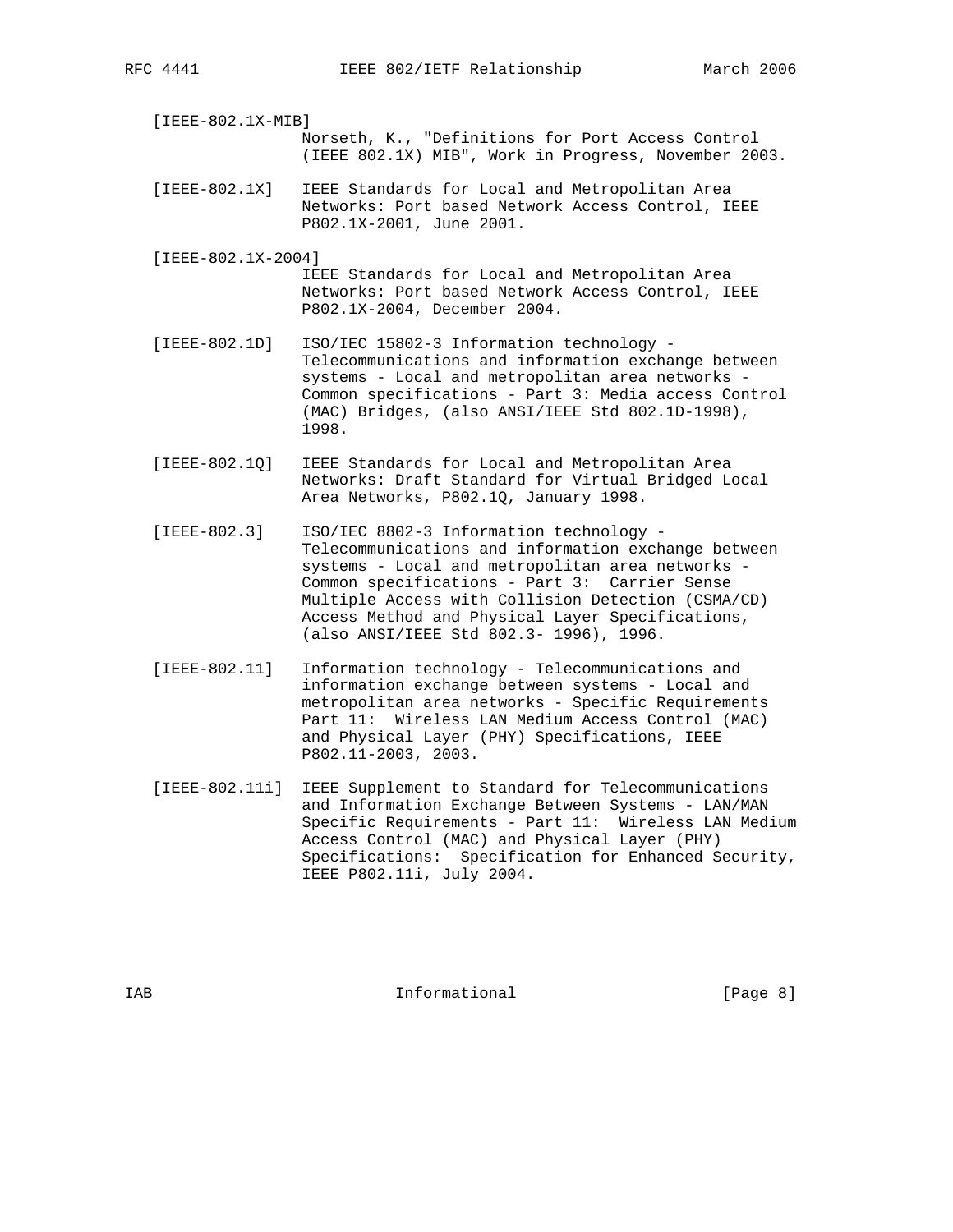[IEEE-802.16e] IEEE Standard for Local and Metropolitan Area Networks - Part 16: Air Interface for Fixed and Mobile Broadband Wireless Access Systems, Amendment for Physical and Medium Access Control Layers for Combined Fixed and Mobile Operation in Licensed Bands, IEEE P802.16e, September 2005.

 [IEEE-802.16-Liaison1] Liaison letter from IEEE 802.16 to Bernard Aboba, March 17, 2005, http://ieee802.org/16/liaison/docs/L80216-05\_025.pdf.

 [IEEE-802.16-Liaison2] Liaison letter from IEEE 802.16 to Bernard Aboba, May 5, 2005, http://ieee802.org/16/liaison/docs/L80216-05\_039.pdf.

 [KEYFRAME] Aboba, B., Simon, D., Arkko, J., Eronen, P., and H. Levkowetz, "Extensible Authentication Protocol (EAP) Key Management Framework", Work in Progress, October 2005.

 [Liaison-Page] IETF Liaison Activities, http://www.ietf.org/liaisonActivities.html.

 [MIB-TRANSFER] Harrington, D., "Transferring MIB Work from IETF Bridge WG to IEEE 802.1 WG", Work in Progress, October 2005.

[Mishra] Mishra, A. and W. Arbaugh, "An Initial Security Analysis of the IEEE 802.1X Standard", Department of Computer Science, University of Maryland College Park, CS-TR-4328, February 2002.

 [Policy] IEEE Project 802 LAN MAN Standards Committee (LMSC) Policies and Procedures, September 14, 2005, http://www.ieee802.org/policies-and-procedures.pdf.

 [RFC1493] Decker, E., Langille, P., Rijsinghani, A., and K. McCloghrie, "Definitions of Managed Objects for Bridges", RFC 1493, July 1993.

 [RFC2108] de Graaf, K., Romascanu, D., McMaster, D., and K. McCloghrie, "Definitions of Managed Objects for IEEE 802.3 Repeater Devices using SMIv2", RFC 2108, February 1997.

IAB 188 CHA Informational The Informational (Page 9)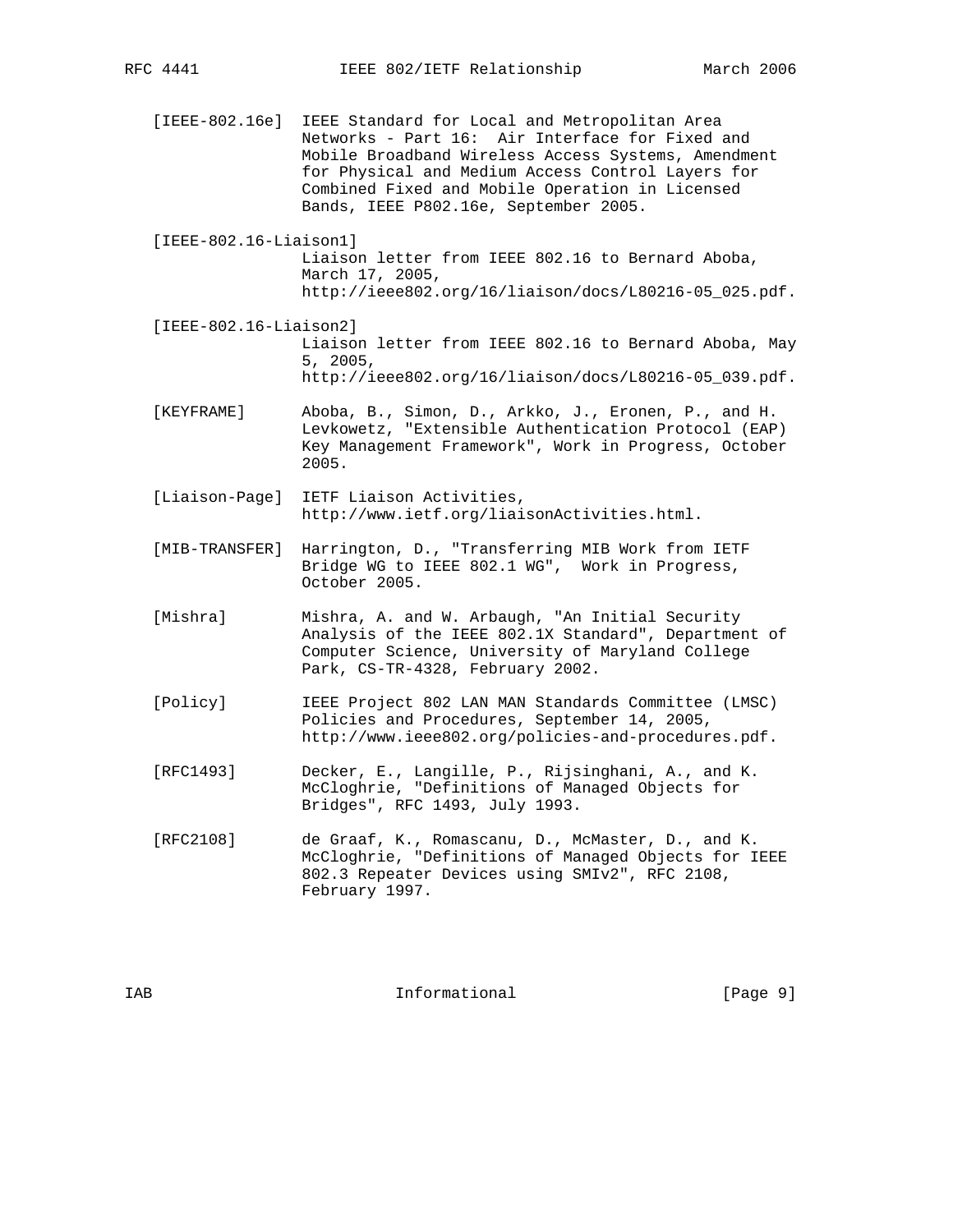| [RFC2284] | Blunk, L. and J. Vollbrecht, "PPP Extensible<br>Authentication Protocol (EAP)", RFC 2284, March 1998.                                                                                                                      |
|-----------|----------------------------------------------------------------------------------------------------------------------------------------------------------------------------------------------------------------------------|
| [RFC2390] | Bradley, T., Brown, C., and A. Malis, "Inverse<br>Address Resolution Protocol", RFC 2390, September<br>1998.                                                                                                               |
| [RFC2674] | Bell, E., Smith, A., Langille, P., Rijhsinghani, A.,<br>and K. McCloghrie, "Definitions of Managed Objects<br>for Bridges with Traffic Classes, Multicast Filtering<br>and Virtual LAN Extensions", RFC 2674, August 1999. |
| [RFC2865] | Rigney, C., Willens, S., Rubens, A., and W. Simpson,<br>"Remote Authentication Dial In User Service<br>(RADIUS)", RFC 2865, June 2000.                                                                                     |
| [RFC2866] | Rigney, C., "RADIUS Accounting", RFC 2866, June 2000.                                                                                                                                                                      |
| [RFC2867] | Zorn, G., Aboba, B., and D. Mitton, "RADIUS<br>Accounting Modifications for Tunnel Protocol<br>Support", RFC 2867, June 2000.                                                                                              |
| [REC2868] | Zorn, G., Leifer, D., Rubens, A., Shriver, J.,<br>Holdrege, M., and I. Goyret, "RADIUS Attributes for<br>Tunnel Protocol Support", RFC 2868, June 2000.                                                                    |
| [RFC2869] | Rigney, C., Willats, W., and P. Calhoun, "RADIUS<br>Extensions", RFC 2869, June 2000.                                                                                                                                      |
| [RFC3162] | Aboba, B., Zorn, G., and D. Mitton, "RADIUS and<br>IPv6", RFC 3162, August 2001.                                                                                                                                           |
| [RFC3575] | Aboba, B., "IANA Considerations for RADIUS (Remote<br>Authentication Dial In User Service)", RFC 3575, July<br>2003.                                                                                                       |
| [RFC3579] | Aboba, B. and P. Calhoun, "RADIUS (Remote<br>Authentication Dial In User Service) Support For<br>Extensible Authentication Protocol (EAP)", RFC 3579,<br>September 2003.                                                   |
| [RFC3580] | Congdon, P., Aboba, B., Smith, A., Zorn, G., and J.<br>Roese, "IEEE 802.1X Remote Authentication Dial In<br>User Service (RADIUS) Usage Guidelines", RFC 3580,<br>September 2003.                                          |
| [RFC3621] | Berger, A. and D. Romascanu, "Power Ethernet MIB",<br>RFC 3621, December 2003.                                                                                                                                             |
|           |                                                                                                                                                                                                                            |

RFC 4441 **IEEE 802/IETF Relationship** March 2006

IAB Informational [Page 10]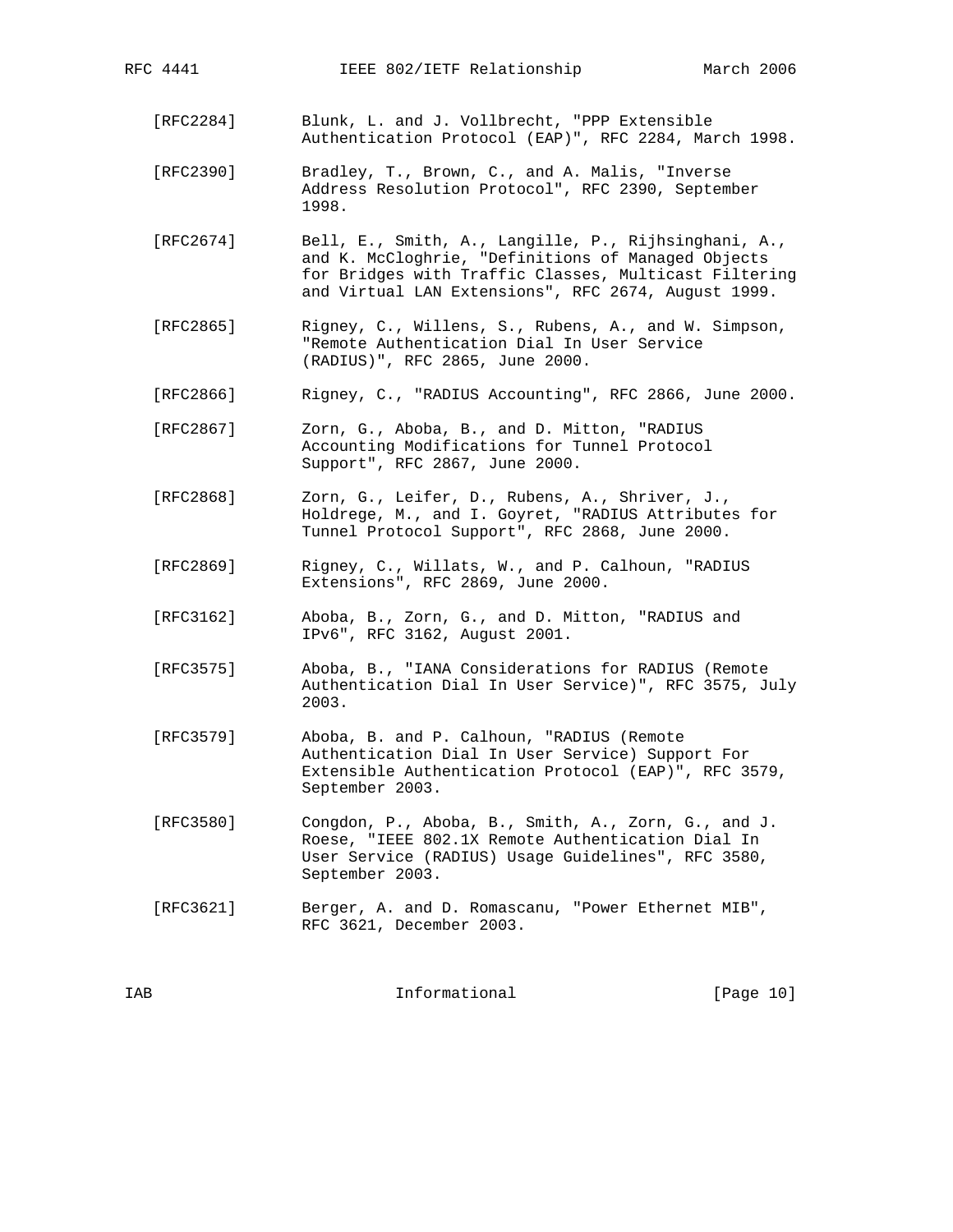- [RFC3635] Flick, J., "Definitions of Managed Objects for the Ethernet-like Interface Types", RFC 3635, September 2003.
- [RFC3636] Flick, J., "Definitions of Managed Objects for IEEE 802.3 Medium Attachment Units (MAUs)", RFC 3636, September 2003.
- [RFC3637] Heard, C.M., Ed., "Definitions of Managed Objects for the Ethernet WAN Interface Sublayer", RFC 3637, September 2003.
- [RFC3748] Aboba, B., Blunk, L., Vollbrecht, J., Carlson, J., and H. Levkowetz, "Extensible Authentication Protocol (EAP)", RFC 3748, June 2004.
- [RFC4017] Stanley, D., Walker, J., and B. Aboba, "Extensible Authentication Protocol (EAP) Method Requirements for Wireless LANs", RFC 4017, March 2005.
- [RFC4118] Yang, L., Zerfos, P., and E. Sadot, "Architecture Taxonomy for Control and Provisioning of Wireless Access Points (CAPWAP)", RFC 4118, June 2005.
- [RFC4137] Vollbrecht, J., Eronen, P., Petroni, N., and Y. Ohba, "State Machines for Extensible Authentication Protocol (EAP) Peer and Authenticator", RFC 4137, August 2005.
- [RFC4181] Heard, C., Ed., "Guidelines for Authors and Reviewers of MIB Documents", BCP 111, RFC 4181, September 2005.
- [RFC4188] Norseth, K. and E. Bell, "Definitions of Managed Objects for Bridges", RFC 4188, September 2005.
- [RFC4363] Levi, D. and D. Harrington, "Definitions of Managed Objects for Bridges with Traffic Classes, Multicast Filtering, and Virtual LAN Extensions", RFC 4363, January 2006.
- [TYPE-TUT] IEEE Standards Association, "Use of the IEEE Assigned EtherType Field with IEEE Std 802.3, 1998 Edition Local and Metropolitan Area Networks", http://standards.ieee.org/regauth/ethertype/ type-tut.html.

IAB 188 Informational [Page 11]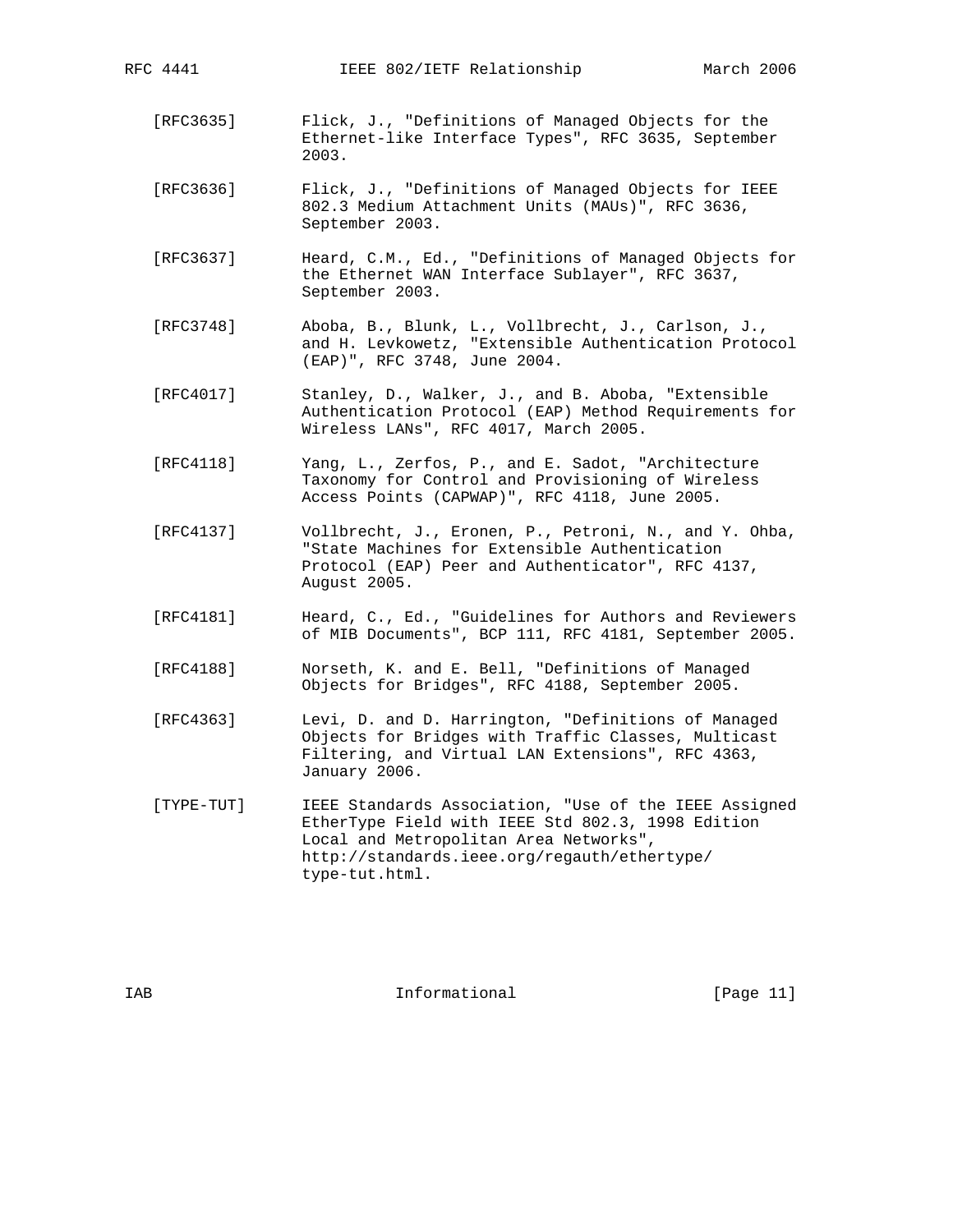# 4. Acknowledgements

 The authors would like to acknowledge Les Bell, Dan Romascanu, Dave Harrington, Tony Jeffree, Fred Baker, Paul Congdon, Paul Langille, and C. M. Heard for contributions to this document.

IAB Informational [Page 12]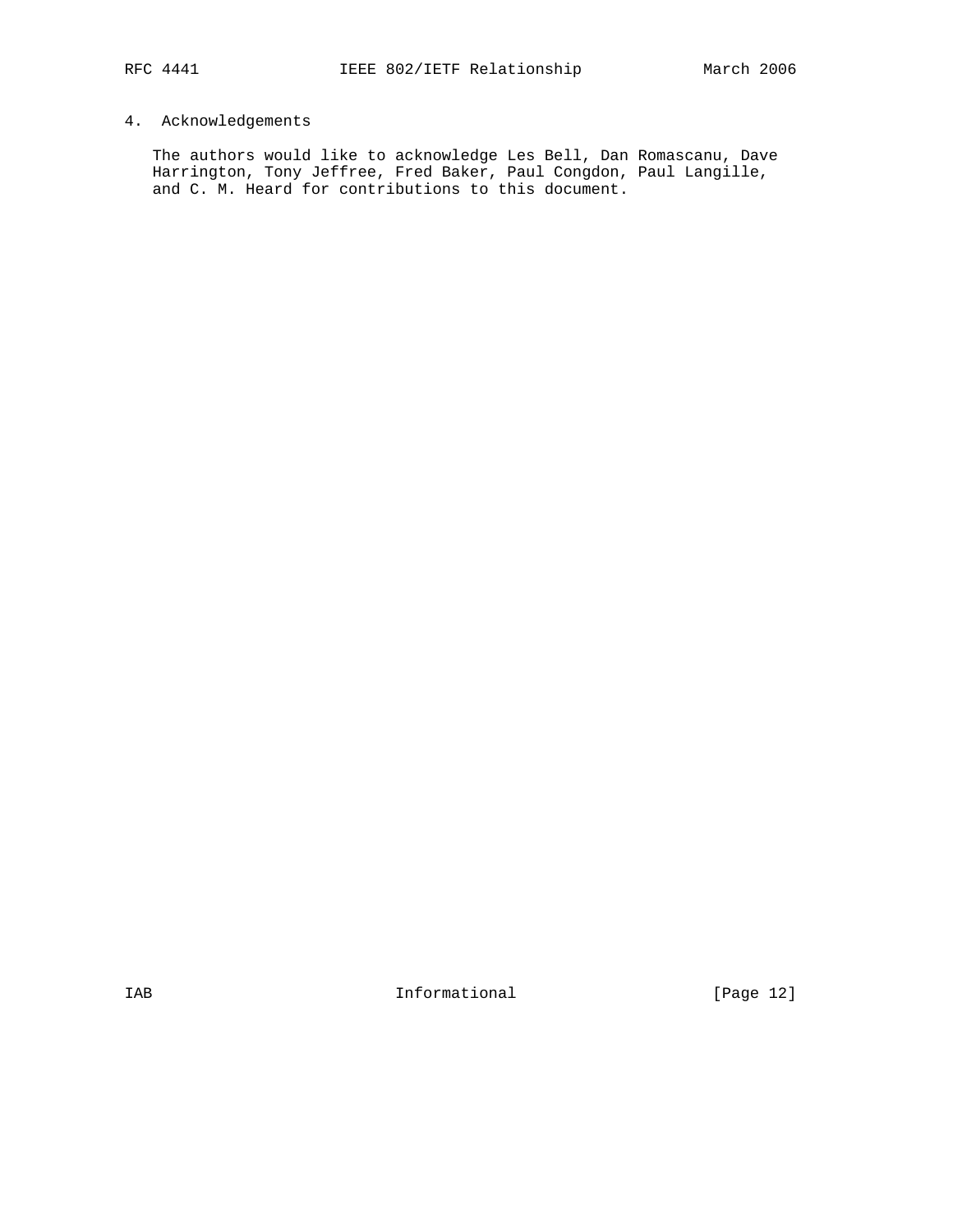Appendix A. Relationship History

#### A.1. MIB Development

### A.1.1. Bridge MIB

 The relationship between IETF and IEEE 802 began in the late 1980s with SNMP MIBs developed for the original IEEE 802.1D standard. Because the IEEE specification [IEEE-802.1D] contained only a functional definition of the counters and operations, the IETF's Bridge MIB WG took on the role of defining the Bridge MIB [RFC1493], which was published as an RFC. Fred Baker and later Keith McCloghrie served as chairs of the Bridge WG.

 The Bridge MIB combined the work of Keith McCloghrie, Eric Decker, and Paul Langille, with spanning tree expertise provided by Anil Rijsinghani. Mick Seaman (author of 802.1D) and Floyd Backes (who had written the code for Digital Equipment's spanning tree implementation) were the main contacts within IEEE 802.1. Since Mick, Floyd, Anil, and Paul all worked for Digital Equipment Corporation at the time, much of the coordination between IEEE 802.1 and the Bridge MIB WG took place in the hallways at Digital, rather than within official channels.

# A.1.2. MAU and Hub MIBs

 In the early 1990s when IEEE 802.3 was completing the first Ethernet standards, SNMP was not yet the dominant network management protocol. As a result, a 'protocol independent' MIB is included in Clause 30 of the IEEE 802.3 standard [IEEE-802.3], which is updated each time the Ethernet standard is enhanced to support higher speeds. In parallel, IEEE 802 participants interested in network management were active in the formation of the IETF HUBMIB WG, which took on the task of transforming IEEE 802 definitions into SNMP MIBs documented as Standards Track RFCs. This included Dan Romascanu, Chair of the IETF HUBMIB WG since 1996.

 The Charter of the HUBMIB WG explicitly mentions that the IEEE 802.3 standard is the starting point for the Ethernet MIB, but at the same time reserves the right to deviate from the IEEE model -- either to cover only part of the capabilities offered by the standard or to add MIB objects that are not directly derived from the IEEE model (mostly implemented in software). If management needs lead to requirements for hardware support, the IETF HUBMIB WG is to provide this input to IEEE 802.3 in a timely manner.

IAB 188 Informational [Page 13]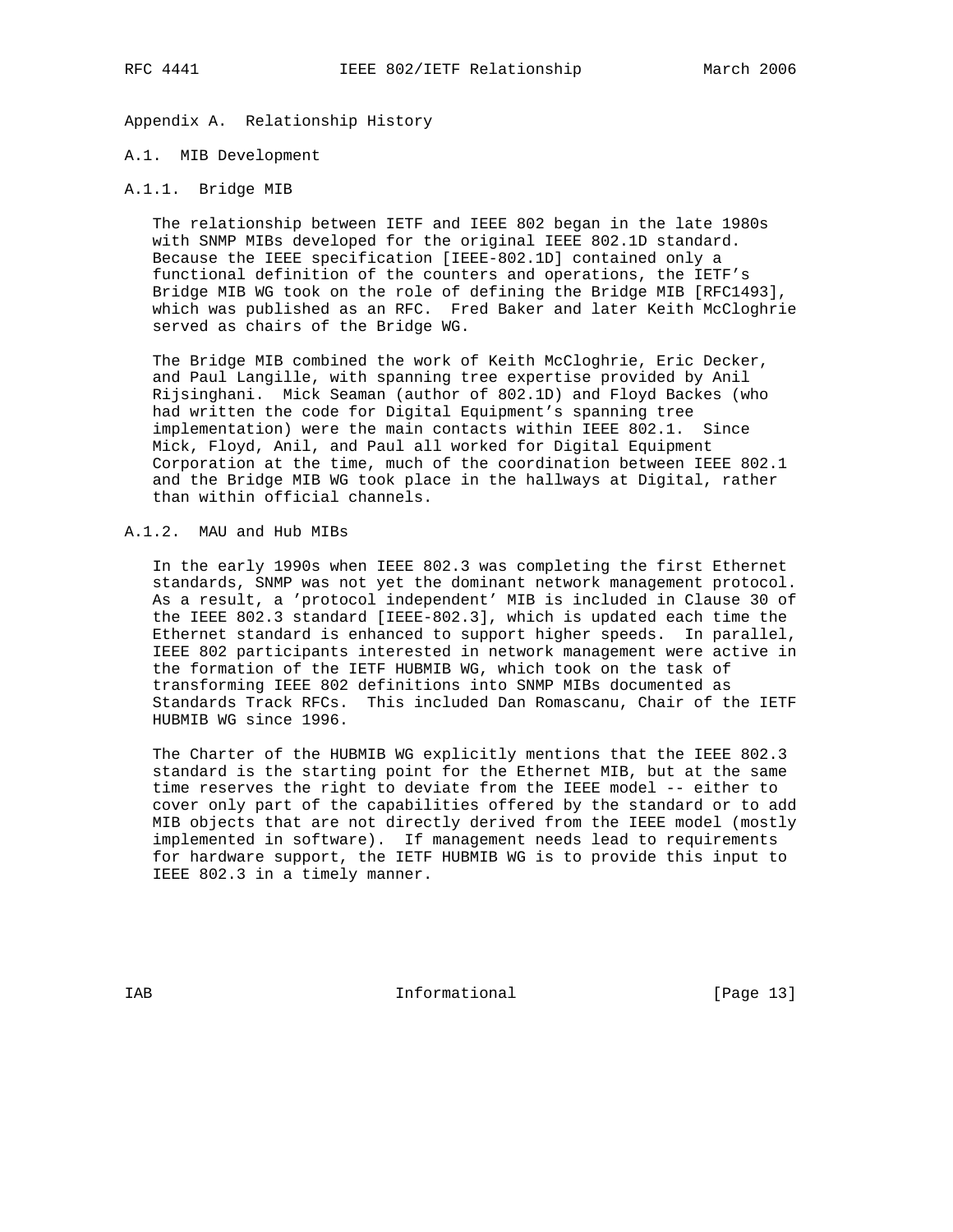Cooperation between the IETF HUBMIB WG and IEEE 802.3 has continued for more than a decade until today, mostly based on the work of a few editors supported by their companies, who are taking the IEEE standards and mapping them into a management data model and MIBs. Work items include:

- The Hub MIB [RFC2108], which has gone through three iterations, and is probably ending its evolution, as repeaters are less used in Ethernets.
- The MAU MIB, which has been updated each time a new Ethernet speed is developed, with [RFC3636] accommodating 10-Gbps Ethernet.
- The Ethernet-like Interfaces MIB was not originally a work item of the HUBMIB WG, but the WG took responsibility for a revision, published as [RFC3635].
- The WAN Interface Sublayer MIB [RFC3637] and the Power Ethernet MIB [RFC3621] were developed in IEEE 802.3 and the IETF HUBMIB WG.

 In 2000, an official liaison was established between IEEE 802.3 and the IETF HUBMIB WG, and Dan Romascanu was appointed IETF liaison. The conditions of the liaison agreement allows editors and other participants in the IETF HUBMIB WG access to work-in-progress drafts in IEEE 802.3 on a personal basis, for the purpose of working on MIBs before the release of the standard. However, the username and password for IEEE 802.3 document access are not for publication on any IETF website or mailing list.

#### A.1.3. 802.1p/Q MIB

 In 1996 as the 802.1p and 802.1Q [IEEE-802.1Q] standards were being completed, a need was perceived for development of an SNMP MIB, based on the management clauses of those standards. IEEE 802 management clauses are written in a manner that was independent of any protocol that may be used to implement them.

 At that time, there were a number of proprietary VLAN management MIBs that were both inadequate and difficult to understand. As a result, there was a need for a more comprehensive, simpler model for VLAN management, along with the priority and multicast filtering management also defined by these standards.

 A small group of participants from the 802.1 WG began working on the problem independently, then combined their work. The original authors of the Bridge MIB, on which some of the work was based, reviewed the initial work.

IAB 188 Informational [Page 14]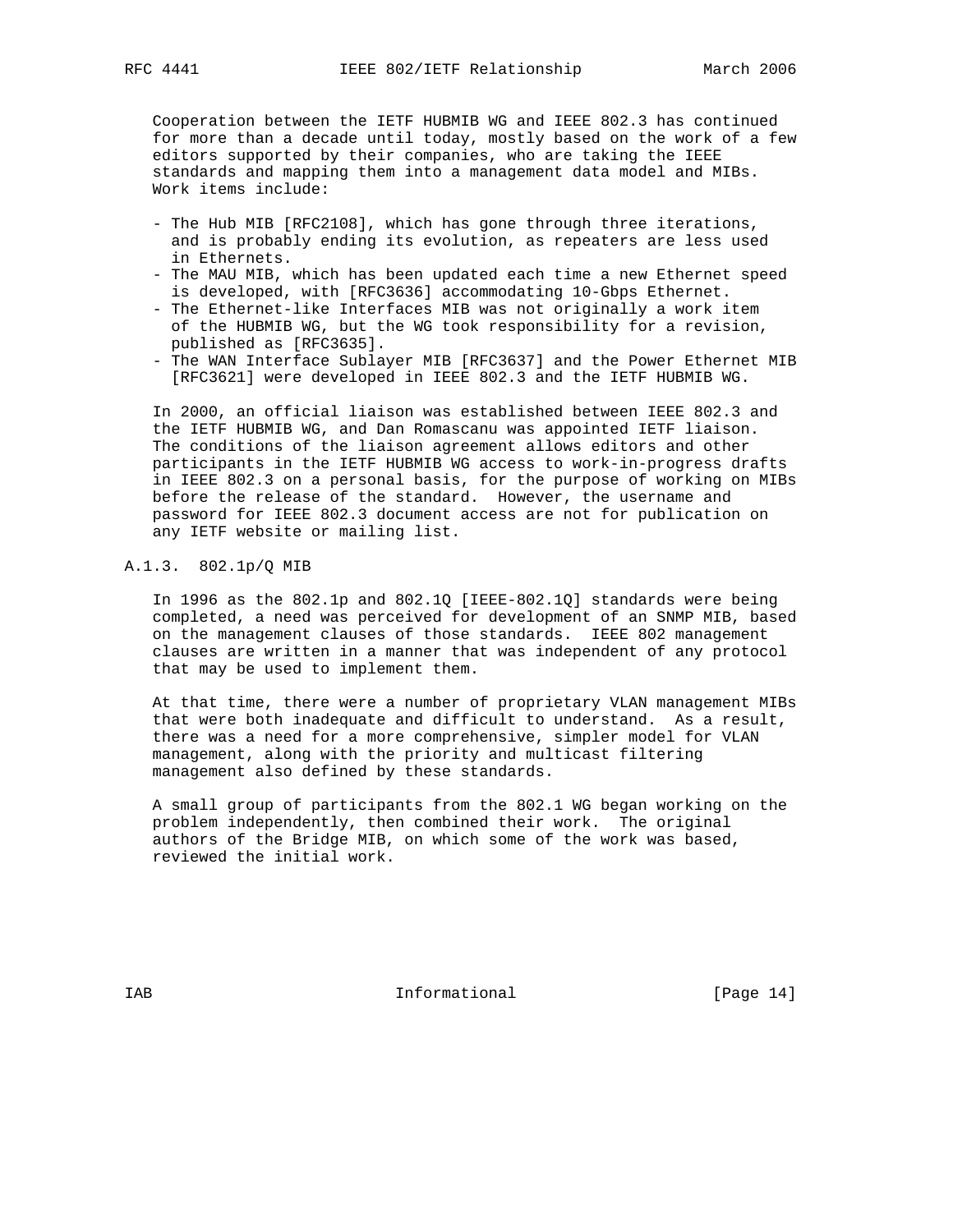By the end of 1997, the work was ready for review by a larger audience. Andrew Smith worked with Keith McCloghrie, chair of the Bridge MIB WG (dormant at the time), to obtain a meeting slot at the March 1998 IETF meeting. After this, review and development of the MIB continued on the IETF standards track.

 During the development of [RFC2674], there was no official inter working between the IETF Bridge MIB and IEEE 802.1 groups. Development of this MIB was successful, because the main developers (Andrew Smith and Les Bell) were involved in both the IEEE 802.1 and the IETF Bridge MIB WGs.

## A.1.4. 802.3ad and 802.1X MIBs

 As part of the IEEE 802.3ad and IEEE 802.1X standards work, it was decided that it would be better to develop a MIB as part of the standards, rather than wait until an IETF WG was formed, and develop the MIBs separately, so as to avoid a significant time lag in their development.

 As Les Bell was the participant in IEEE 802.3ad and IEEE 802.1 most familiar with SNMP MIB development, he put together the initial MIBs based on the management framework the groups had come up with. Additional assistance was then received for both MIBs from within the IEEE 802.3ad and IEEE 802.1X groups. Tony Jeffree, editor of both standards, acted as editor of the MIBs as well.

 The problem with IEEE 802 developing these MIBs without IETF involvement was the lack of review. IEEE 802 members are generally not familiar with MIBs, and very few comments were received as part of the balloting process for either MIB.

 In the case of the IEEE 802.3ad MIB, this meant that basic errors were not discovered until just before publication. Unfortunately, by then it was too late, and the corrections submitted to the IEEE 802.3ad chair and document editor did not get applied to the published version.

 Subsequent to the publication of [IEEE-802.1X], the IEEE 802.1X MIB was reviewed within the Bridge WG, and several syntax errors were found. These have been corrected in the version of the MIB module that was developed as part of [IEEE-802.1X-2004]. However, while [IEEE-802.1X-MIB] was originally published as a work in progress within the Bridge WG, there was not sufficient interest to complete its publication as an RFC. As a result, the draft has now expired.

IAB 188 and 100 Informational 188 and 1980 IS 188 and 189 and 189 and 189 and 189 and 189 and 189 and 189 and 1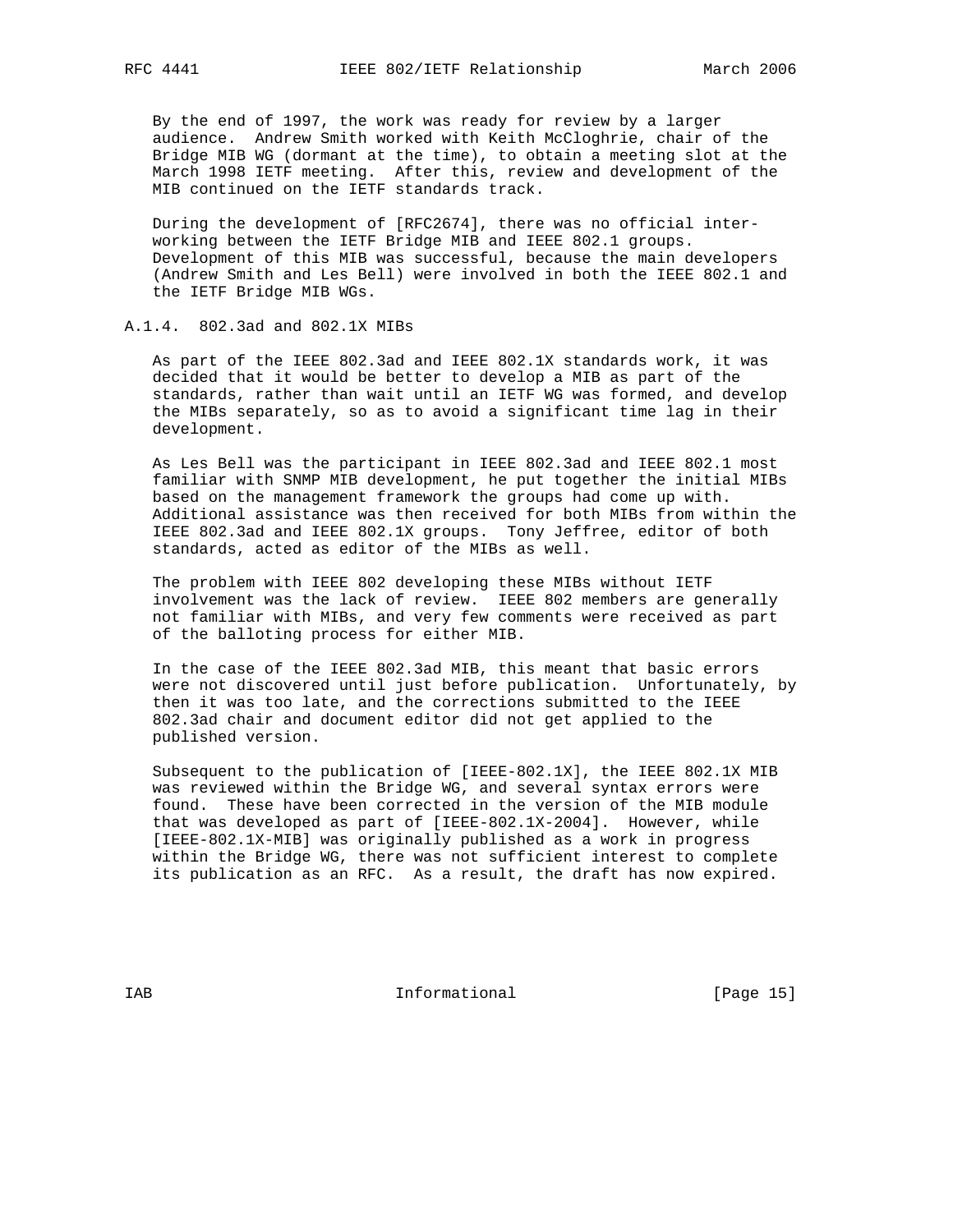A.1.5. 802.1t, 802.1u, 802.1v, and 802.1w MIBs

 802.1t and 802.1u were minor amendments to the 802.1D and 802.1Q standards, requiring some additions to the MIB published in [RFC2674]. 802.1v was a new feature extending the VLAN classification schemes of 802.1Q, also requiring extensions to [RFC2674]. 802.1w was a new version of Spanning Tree, requiring rewriting of part of [RFC1493].

 When Les Bell took on the role of Chair of the IETF Bridge MIB WG in 2001, these issues were raised as new work items and two volunteers were found to become editors of the Internet-Drafts. A work item was also included to publish the IEEE 802.1X MIB as an Informational RFC.

 This approach worked well for a while, but it then became difficult for the participants, including the editors and the Chair, to sustain a level of interest sufficient to overcome the difficulties introduced by budget cutbacks. As a result, the drafts have now expired, although there are no significant technical issues outstanding.

#### A.2. AAA/EAP

 Since the late 1990s, IEEE 802.1 has been involved in work relating to authentication and authorization [IEEE-802.1X], which led to discovery of issues in several IETF specifications, including [RFC2284] and [RFC2869]. Similarly, IETF participants have uncovered issues in early versions of the RADIUS usage specifications such as [RFC3580], as well as the IEEE 802.1X state machine [Mishra].

 In order to address these issues and ensure synchronization between IEEE 802.1 and the IETF EAP and AAA WGs, a liaison arrangement was utilized during the development of [IEEE-802.1X] and [IEEE-802.1X-2004].

 IEEE 802.11 groups such as IEEE 802.11i and IEEE 802.11F have also become dependent on EAP and AAA work. This relationship was more challenging since IEEE 802.11 required development of EAP methods and the EAP Key Management Framework, which represented substantial new IETF work, as opposed to the clarifications and updates required by IEEE 802.1.

A.2.1. IEEE 802.1X

 IEEE 802.1X-2001 [IEEE-802.1X] defined the encapsulation of EAP [RFC2284] over IEEE 802, as well as a state machine for the joint operation of IEEE 802.1X and EAP.

IAB Informational [Page 16]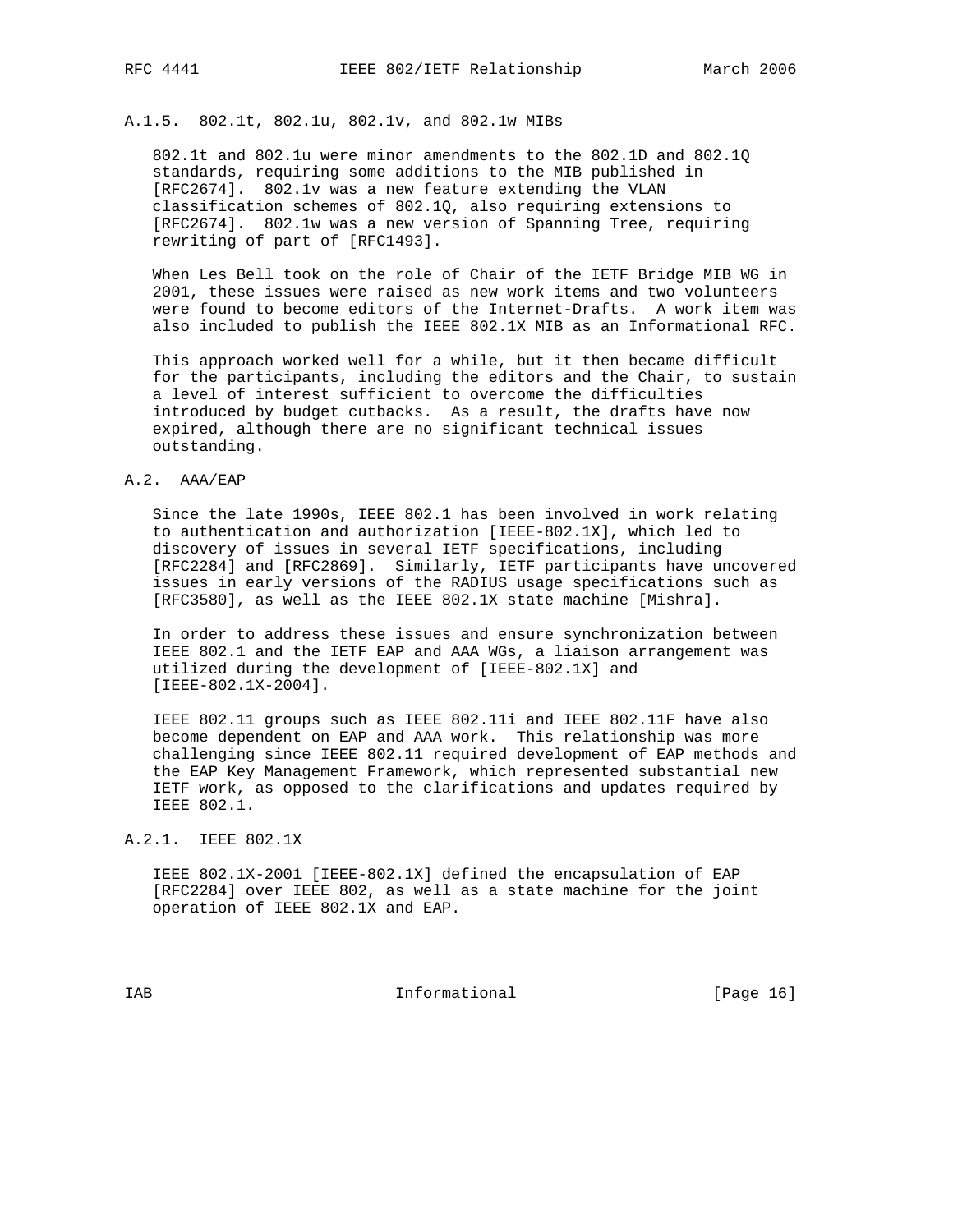During the development of IEEE 802.1X-2001, several problems were discovered in the specification for RADIUS/EAP [RFC2869], and as a result, work was begun on a revision [RFC3579]. In addition, clarifications were required on how RADIUS attributes defined in [RFC2865], [RFC2866], [RFC2867], [RFC2868], [RFC2869], and [RFC3162] would be interpreted by IEEE 802.1X implementations. To address this, a non-normative RADIUS usage appendix was added to [IEEE-802.1X], and published as [RFC3580].

 Subsequent to the publication of [IEEE-802.1X], a formal analysis of the IEEE 802.1X state machine by the University of Maryland disclosed several security issues [Mishra]. Discussion within IEEE 802.1 pointed to lack of clarity in [RFC2284], which resulted from the absence of a specification for the EAP state machine specification.

 At that time, EAP was handled within the IETF PPPEXT WG, which was largely inactive. In order to undertake work on a revised EAP specification as well as the specification of the EAP state machine, the IETF EAP WG was formed in July 2002. Bernard Aboba, a participant in IEEE 802.1 as well as PPPEXT, was named co-chair.

 Work on the EAP state machine [RFC4137] and revised EAP specification [RFC3748] proceeded in parallel within the EAP WG, with issues or changes in one document requiring changes to the other document, as well as revisions to [IEEE-802.1X-2004]. The revised RADIUS/EAP specification [RFC3579] was also reviewed within the EAP WG, since at that time the RADEXT WG had not yet been formed.

 The revision to IEEE 802.1X [IEEE-802.1X-2004] included the following:

- a revised RADIUS usage appendix based on [RFC3580]
- clarifications based on [RFC3579]
- a revised IEEE 802.1X state machine, based on [RFC3748] and [RFC4137]

 Due to the deep dependencies between [IEEE-802.1X-2004], [RFC3748], and [RFC4137], a liaison was established between IEEE 802.1X-REV and the IETF EAP WG in August 2002. This enabled participants in the IETF EAP WG to obtain access to the IEEE 802.1X revision in progress.

 IEEE 802 groups are duty bound to consider all comments received, regardless of their origin. This allows IETF participants to comment as part of the IEEE 802 ballot process, regardless of their voting status within IEEE 802. Where there is active cooperation, IETF WGs may be made aware that IEEE 802 ballots are occurring and that their

IAB Informational [Page 17]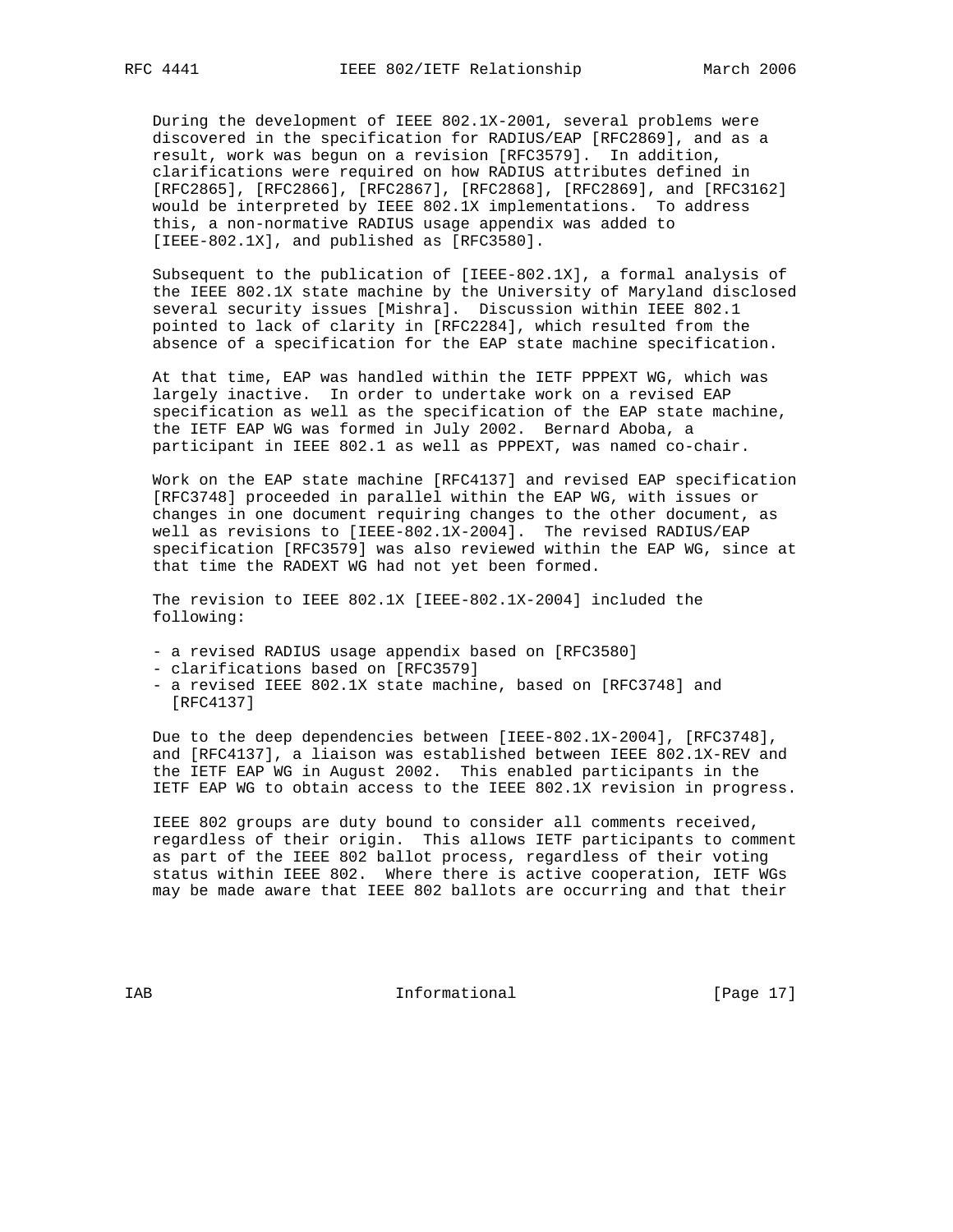comments are welcome. IEEE 802.1X-REV and IEEE 802.11i ballots were announced on the EAP WG mailing list, as are IEEE 802 interim meeting arrangements.

 Similarly, during the IEEE 802.1X-REV ballot process, comments were received relating to [RFC3748], [RFC4137], and [RFC3579]. These comments were tracked on the EAP WG Issues List, and were subsequently addressed in the documents.

 In April 2003, [RFC3580] was approved by the IESG for publication as an RFC, and in May 2003, [RFC3579] was approved for publication as an RFC. The review process for both drafts involved bringing the documents to IETF last call, and then reposting the IETF last-call announcement on the IEEE 802.1 mailing list. While ballot comments on IEEE 802.1X-REV were also reflected in changes to both documents, it was necessary for both documents to be approved for publication as RFCs well in advance of Sponsor Ballot, in order to ensure that RFC numbers would be assigned in time, so as to avoid delaying publication.

 Overall, despite the complex inter-dependencies between [IEEE-802.1X-2004], [RFC3748], and [RFC4137], the documents were produced without undue delay. This was largely due to the work of joint participants in IEEE 802.1 and IETF EAP WG.

## A.2.2. IEEE 802.11i

 IEEE 802.11i was chartered to specify security enhancements to [IEEE-802.11]. Since [IEEE-802.11i] utilized IEEE 802.1X, it depended on [IEEE-802.1X-2004]. As a result, IEEE 802.11i and IEEE 802.1 held joint meetings at IEEE 802 plenaries and established a liaison arrangement that permitted members of either group (as well as EAP WG participants) access to IEEE 802.11i work-in-progress.

 Since [IEEE-802.11i] depended on [IEEE-802.1X-2004], it inherited the dependencies of [IEEE-802.1X-2004], including work on EAP, EAP methods, and AAA support for EAP. In addition, since IEEE 802.11i utilized EAP for key management whereas [IEEE-802.1X] does not, additional security requirements arose with respect to EAP methods.

 In February 2002, IEEE 802.11 sent a liaison letter to the IESG [IEEE-80211Liaison1] requesting additional work on EAP, EAP methods, and EAP key management. This letter was presented at the second EAP BOF at IETF 53, and was used as input to the EAP WG charter. In March 2003, another liaison letter was presented, providing further clarifications on requirements for EAP method work [IEEE-80211Liaison2]. This included a request from IEEE 802.11i for

IAB Informational [Page 18]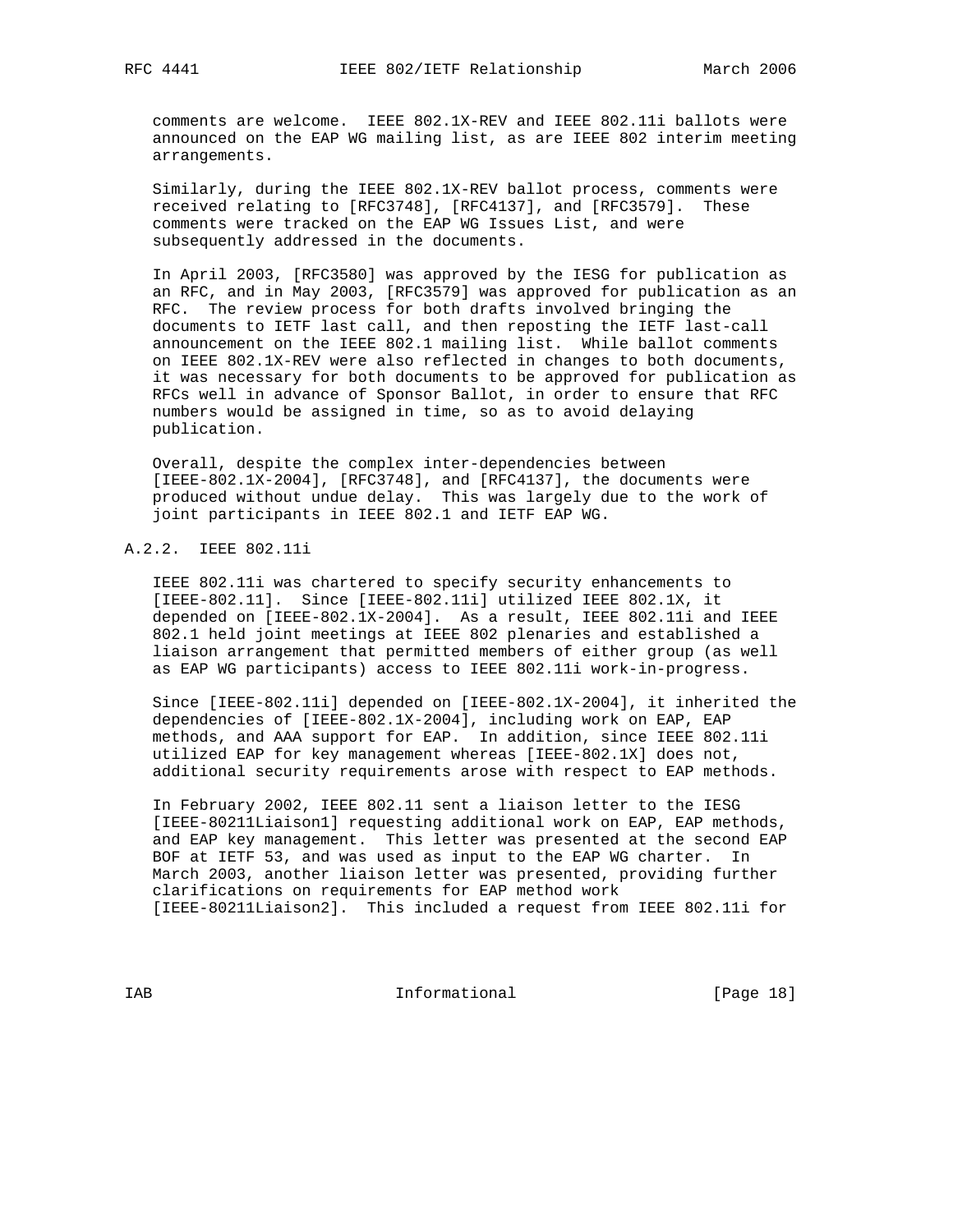the EAP WG to consider changing the mandatory-to-implement EAP method within [RFC3748], so as to provide a method meeting the security requirements of IEEE 802.11i.

 During IETF 56, the request for changing the mandatory-to-implement method was considered by the EAP WG. A recommendation was made by the Internet Area Director Erik Nordmark that the IEEE 802.11i requirements be documented in an RFC and that the EAP WG consider the security requirements for EAP methods in various situations. It was recommended not to change the mandatory-to-implement method, since the EAP WG was not chartered to do work on methods. However, it was decided to produce a document describing the EAP method requirements for WLAN usage. This document was subsequently published as [RFC4017].

 Most recently, IEEE 802.11r has been involved in discussions relating to fast handoff, which may potentially require AAA extensions as well as changes to the EAP key hierarchy. However, the direction of this work has not yet been determined so that no liaison request has been formulated yet.

 In April 2003, Dorothy Stanley was appointed liaison from IEEE 802.11 to the IETF, in order to help coordinate between IEEE 802.11 and IETF WGs, including AAA, BMWG, CAPWAP, and EAP.

### A.2.3. IEEE 802.11F

 IEEE 802.11F was chartered with development of a recommended practice for Inter-Access Point Communications. As part of development of an Inter-Access Point Protocol (IAPP), it was necessary to secure communications between the access points, as well as to support the reverse resolution of the MAC address of the previous access point to its IP address, so as to allow the two access points to communicate via IAPP. Since the two access points might not be on the same link, Inverse ARP [RFC2390] was not considered sufficient in all cases.

 IEEE 802.11F elected to extend the RADIUS protocol [RFC2865] to provide inverse address resolution as well as IPsec key management. This was accomplished via use of Vendor-Specific Attributes (VSAs), as well as new RADIUS commands, added through definition of additional values for the RADIUS Service-Type attribute. As a result, IETF review was not required under the IANA considerations included in [RFC2865]. Subsequently, the RADIUS IANA considerations [RFC3575] were revised so as to require IETF review in most cases.

IAB Informational [Page 19]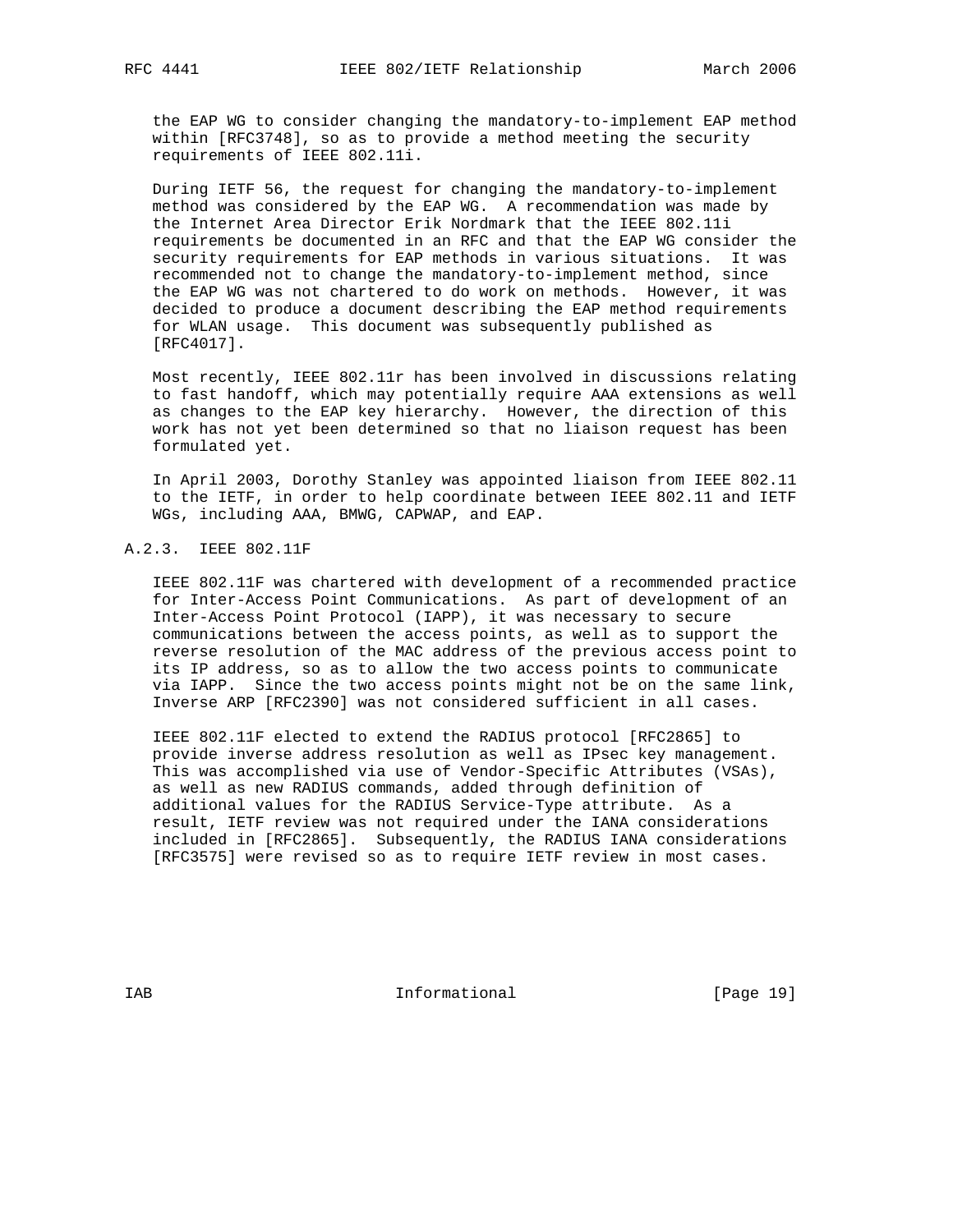No liaison arrangement was developed between IEEE 802.11F and IETF WGs such as AAA WG or SEAMOBY WG, so as to allow IETF participants access to the IEEE 802.11F specifications prior to publication. Once IEEE 802.11F entered into Recirculation ballot, only comments relating to changes in the specification could be considered. As a result, issues raised relating to the IEEE 802.11F RADIUS extensions were rejected.

 IEEE 802.11F was a Trial Use Recommended Practice. The IEEE 802 Executive Committee approved its withdrawal on November 18, 2005. As a result, the RADIUS parameters allocated for use by IEEE 802.11F are available to be reclaimed.

IAB Informational [Page 20]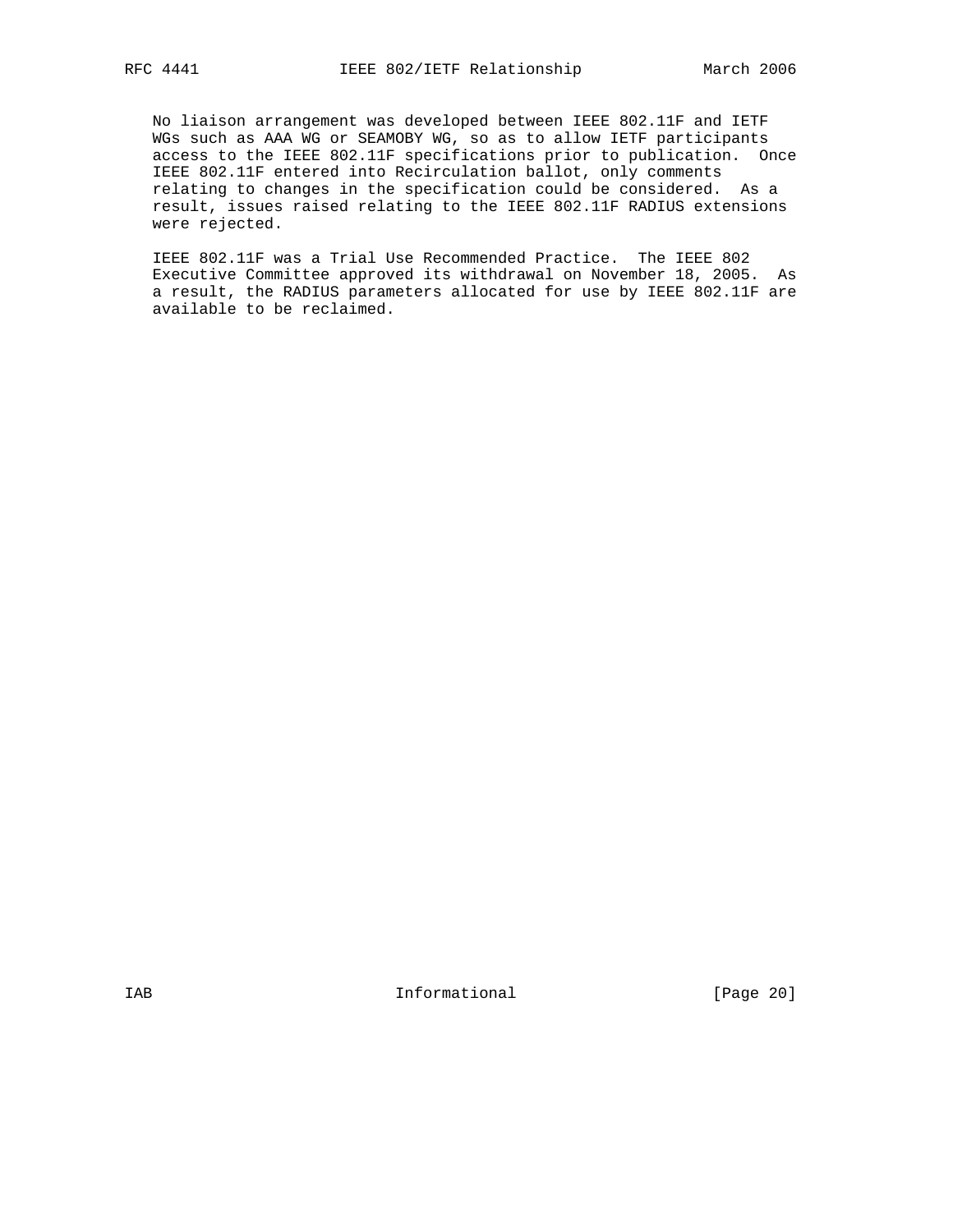Appendix B. IAB Members at the Time of This Writing

 Bernard Aboba Loa Andersson Brian Carpenter Leslie Daigle Patrik Falstrom Bob Hinden Kurtis Lindqvist David Meyer Pekka Nikander Eric Rescorla Pete Resnick Jonathan Rosenberg Lixia Zhang

Author's Address

 Bernard Aboba Microsoft One Microsoft Way Redmond, WA 98052 USA

EMail: bernarda@microsoft.com

IAB 188 and 100 Informational 188 and 1980 Informational 188 and 189 and 189 and 189 and 189 and 189 and 189 and 189 and 189 and 189 and 189 and 189 and 189 and 189 and 189 and 189 and 189 and 189 and 189 and 189 and 189 a